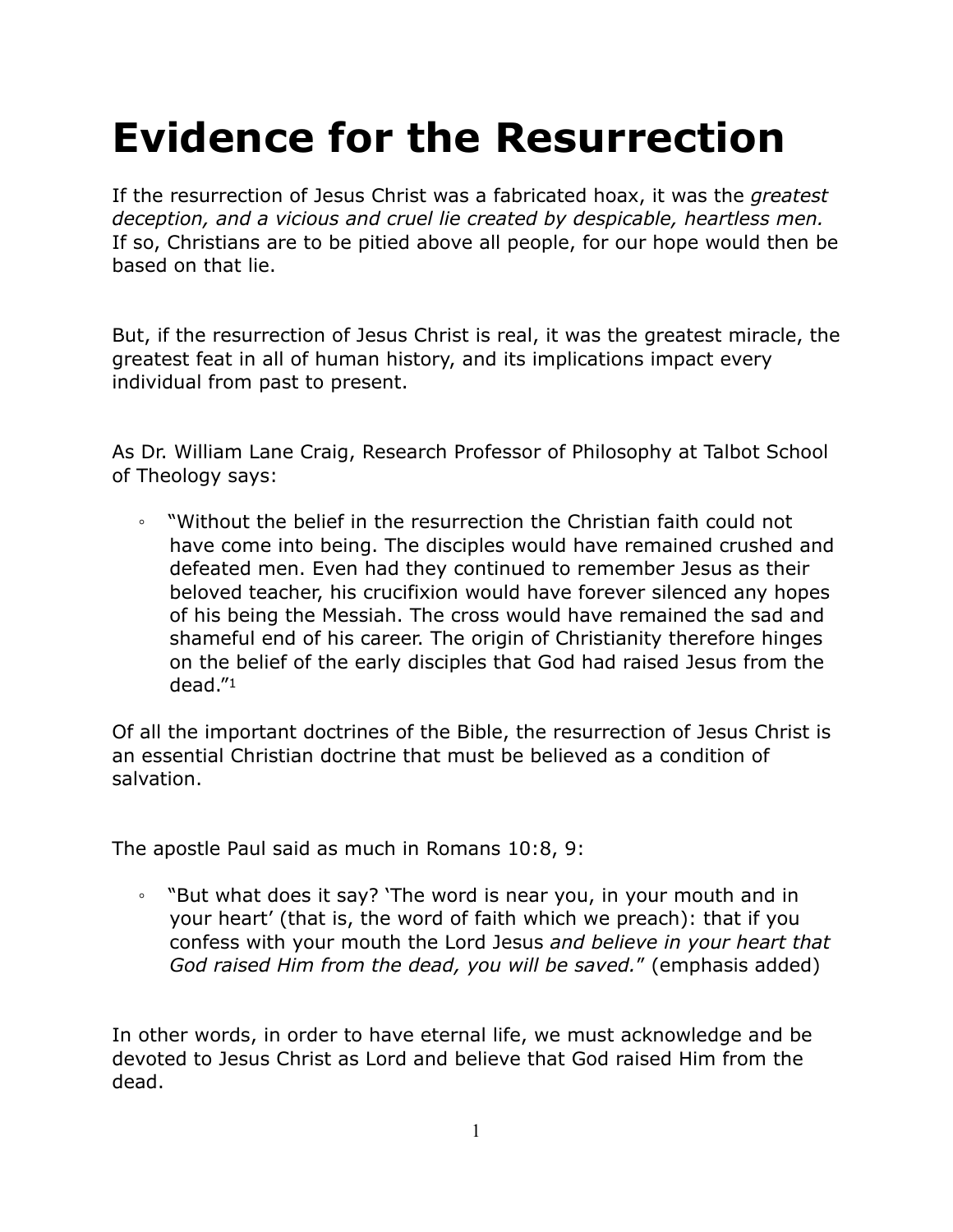- J. Vernon McGee puts it this way:
	- "'Believe in thine heart that God hath raised him from the dead' means that the resurrection of Christ is the heart of the gospel."2

Dr. John MacArthur says:

◦ "Men must believe the resurrection of Christ [in order to be saved] because it proves that He accomplished their salvation on the cross."3

For the writers of the New Testament, the resurrection of Jesus Christ was an extremely important issue, the cornerstone of the Christian faith.

- 1 Peter 1:3-4 says that we have "a living hope through the resurrection of Jesus Christ from the dead."
- Paul believed so firmly in the resurrection that he wrote in 1 Corinthians 15:13, 14 that "if there is no resurrection of the dead, then Christ is not risen. And if Christ is not risen, then our preaching is empty and [our] faith is also empty."
- And to make sure we didn't miss it the first time, Paul repeats it in verses 16 and 17, "For if the dead do not rise, then Christ is not risen. And if Christ is not risen, our faith is futile; you are still in your sins!"

Even two of Christianity's most celebrated practices are seen and reflected in the resurrection of Jesus Christ.

◦ Water Baptism celebrates the resurrection:

Romans 6:4 says, "Therefore we were buried with Him through baptism into death, that just as Christ was raised from the dead by the glory of the Father, even so we should walk in newness of life."

Colossians 2:11-12 says, "In Him you were…buried with Him in baptism, in which you also were raised with Him through faith in the working of God, who raised Him from the dead."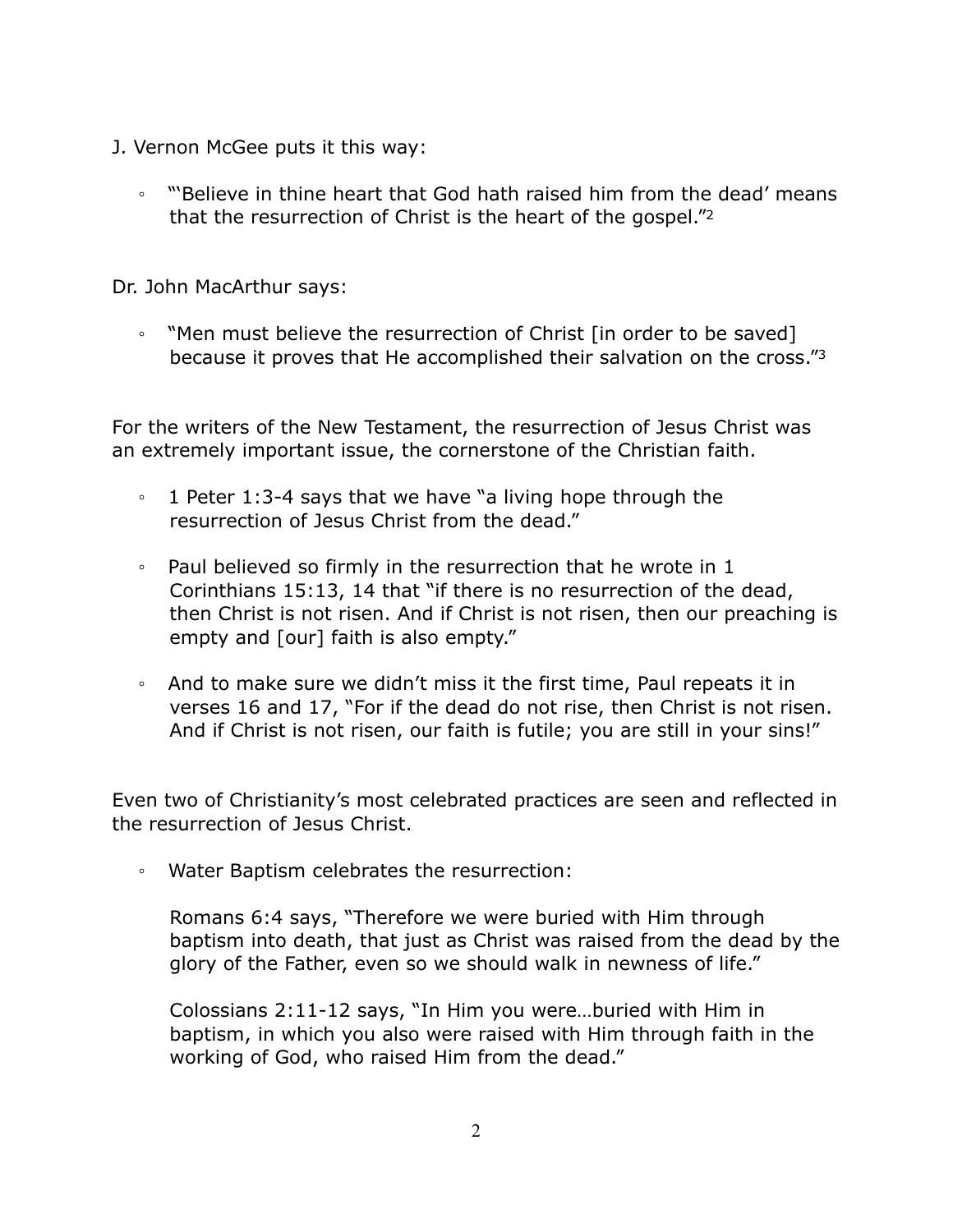◦ Christians eat the Lord's Supper in memory of the suffering and death of Jesus Christ. This should be a time of joy for the Christian since we recognize that with the resurrection of Jesus Christ, we also have eternal life:

In Luke 22:14-23 Jesus institutes communion, "Then He took bread, gave thanks and broke it, and gave it to them saying, 'This is My body which is given for you; do this in remembrance of Me.' Likewise He also took the cup after supper, saying, 'This is the cup of the new covenant in My blood, which is shed for you.'"

And after the resurrection in Luke 24:30-31, it's recorded, "Now it came to pass, as He sat at the table with them, that He took bread, blessed it and broke it, and gave it to them. Then their eyes were opened and they knew; and He vanished from their sight."

Even though the resurrection of Jesus Christ is an issue that has been thoroughly documented, researched and discussed, there are still those who would reject the evidence before them. For example:

John Dominic Crossan, co-founder and co-director of the *Jesus Seminar*, believes that Jesus was executed for revolutionary activities and, instead of being resurrected; his body was devoured by wild dogs.4

*Islam* believes that Jesus was never crucified and therefore could not have been resurrected.

- In fact, when confronted with Luke 24:39 where Jesus, after His resurrection, told His disciples, "Behold My hands and feet, that it is I Myself. Handle Me and see, for a spirit does not have flesh and bones as you see I have."
- The Muslim will say something to the effect of "See, Jesus asked the disciples to touch him so he could not have died and been resurrected in a spiritualized body."

*Jehovah's Witnesses* believe that Jesus Christ was not raised from the dead physically, but that it was a spirit body. They teach that He used "different"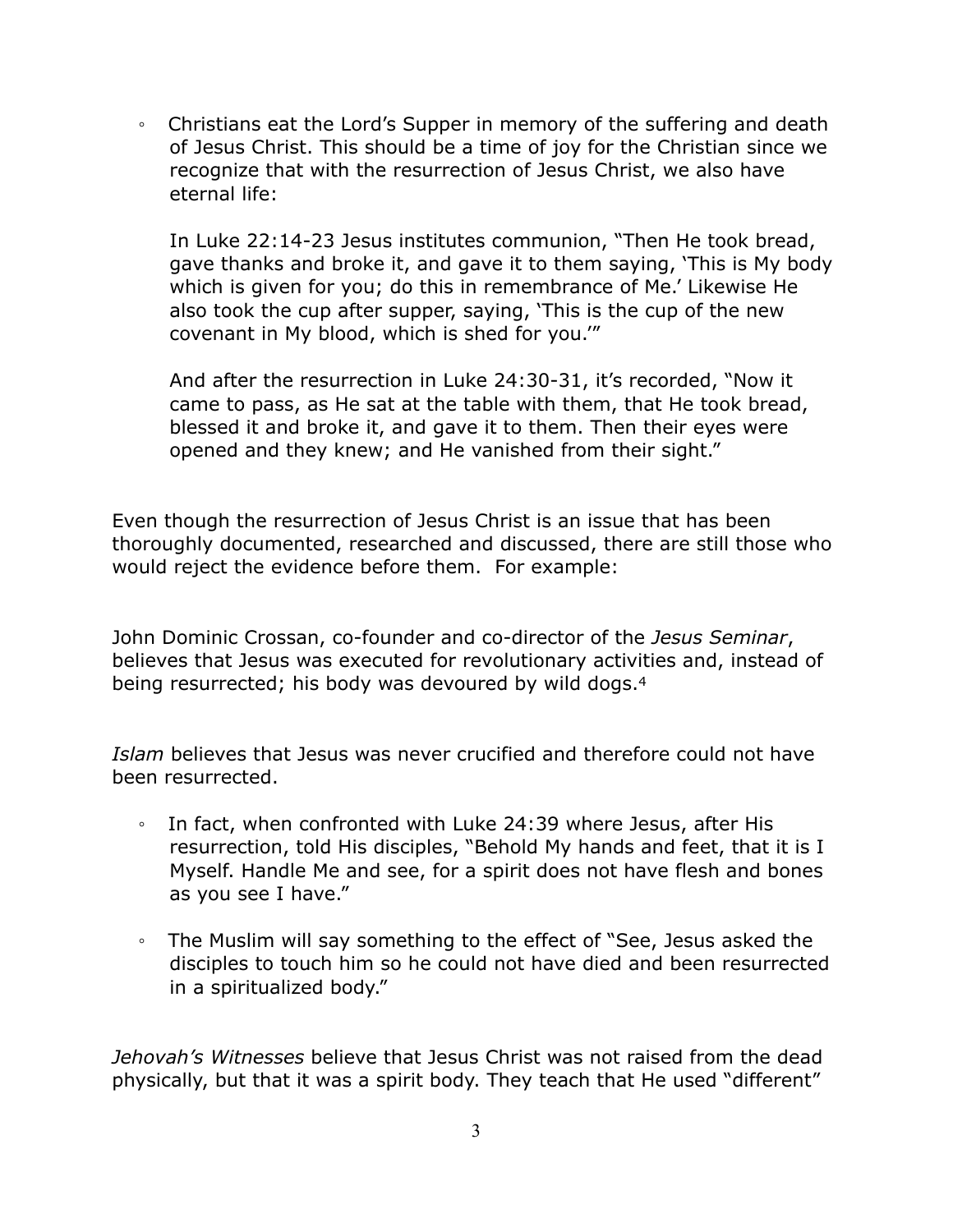spirit bodies than the one that was laid in the tomb, to appear to His followers.

On Sunday, March 4, 2007, a documentary on the *Discovery Channel*, by "Oscar-winning" director of the *Titanic*, James Cameron, claimed that the tomb of Jesus and his family had been found.

Bar-Ilan University Professor Amos Kloner, the first archaeologist to examine the Jerusalem site, commented that the idea fails to hold up by archaeological standards, since Jesus' family was Galilean with no Jerusalem ties, but says that it makes for profitable television.

"They just want to get money for it," Kloner said. "It was an ordinary middle-class Jerusalem burial cave," he added. "The names on the caskets are the most common names found among Jews at the time."5

And of course there is the *swoon theory* or the *apparent death theory* – the theory that Jesus really didn't die but was close to death on the cross and then, when in the tomb, was brought back from the brink of death by the coolness of the cave.

How about the *twin theory* – the theory that Jesus had a twin, that they were separated from birth and that when Jesus died, the twin carries out the plot to steal Jesus' body and masquerade around as the risen Christ.

Even the *hallucination theory* – the theory that the people who had seen the risen Christ hallucinated the whole thing.

Then we have the *theft theory* – the theory that Jesus' body was stolen by the disciples so as to appear that He had been resurrected from the dead.

And finally, the *wrong tomb theory* – in this theory, everyone went to the wrong tomb; they went to an empty tomb and assumed that He had been resurrected.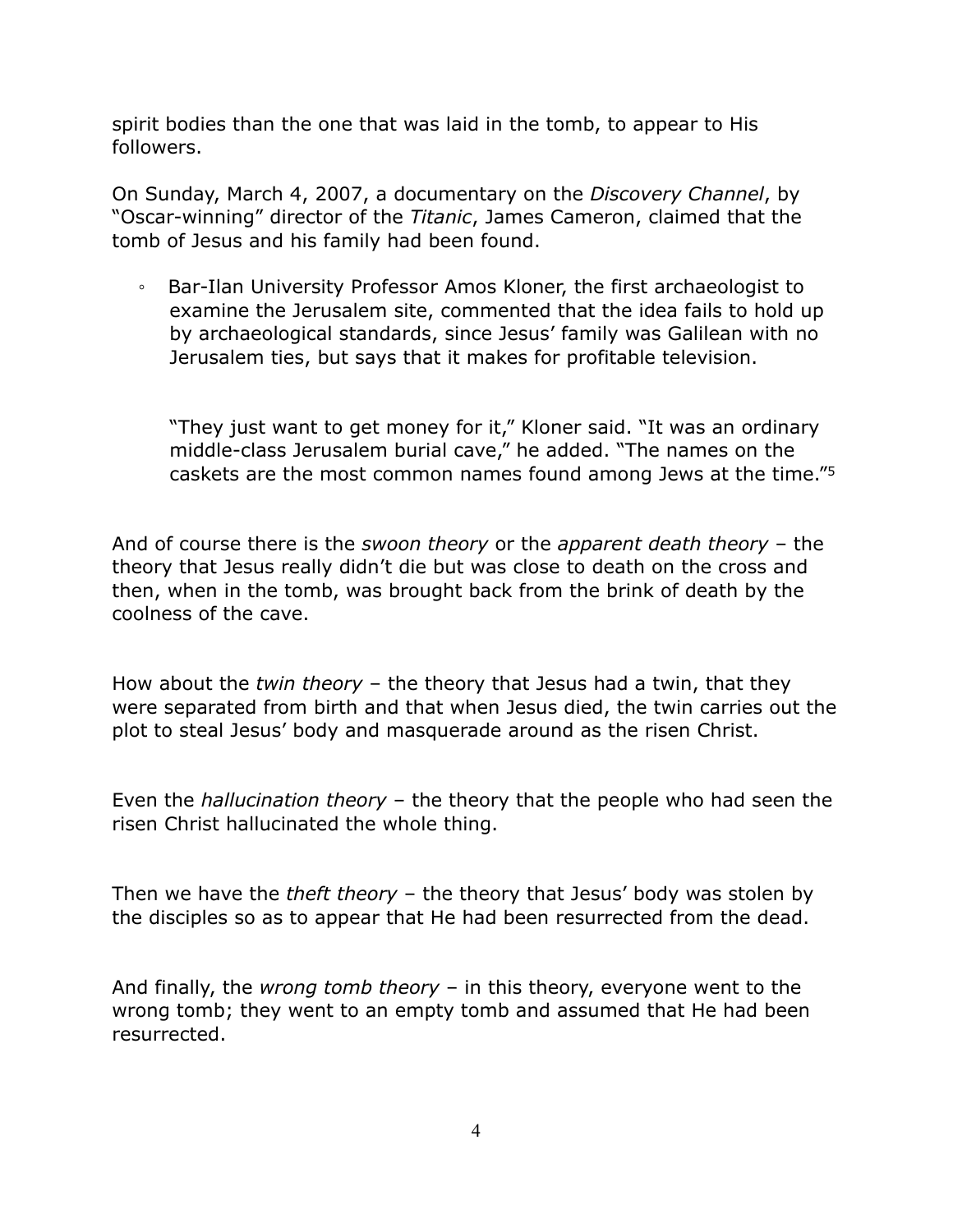Tonight, we're here to lay out the case for the physical resurrection of Jesus Christ as taught by the Bible, our *Final Court of Appeal*.

# **Jesus Often Spoke of His Resurrection**

Jesus said in John 2:19-21, "'Destroy *this* temple and in three days I will raise *it* up.'…*but He was speaking of the temple of His body*." (emphasis added)

Jesus spoke often of His physical resurrection from the dead and emphasized that it would be a "sign" that He was the promised Messiah spoken of in the Old Testament:

- Matthew 12:38-40 says, "Then some of the scribes and Pharisees answered, saying, 'Teacher, we want a sign from You.' But He answered and said to them. 'An evil and adulteress generation seeks after a sign, and no sign will be given it except the sign of the prophet Jonah. For as Jonah was three days and three nights in the belly of the great fish, so will the Son of Man be three days and three nights in the heart of the earth.'"
- Matthew 16:21 says, "From that time Jesus began to show to His disciples that He must go to Jerusalem…and be killed, and be raised on the third day."
- Matthew 17:9 says, "Now as they came down from the mountain, Jesus commanded them, saying, 'Tell the vision to no one until the Son of Man is risen from the dead.'"
- Matthew 17:22-23 says, "Now while they were staying in Galilee, Jesus said to them, 'The Son of Man is about to be betrayed into the hands of men, and they will kill Him, and the third day He will be raised up.'"
- See also Matthew 20:18, 19; 26:32; 27:63; Mark 8:31-9:1, 10, 31; 10:32-34; 14:28, 58; Luke 9:22-27; John 2:18-22; 12:34 and John Chapters 14-16.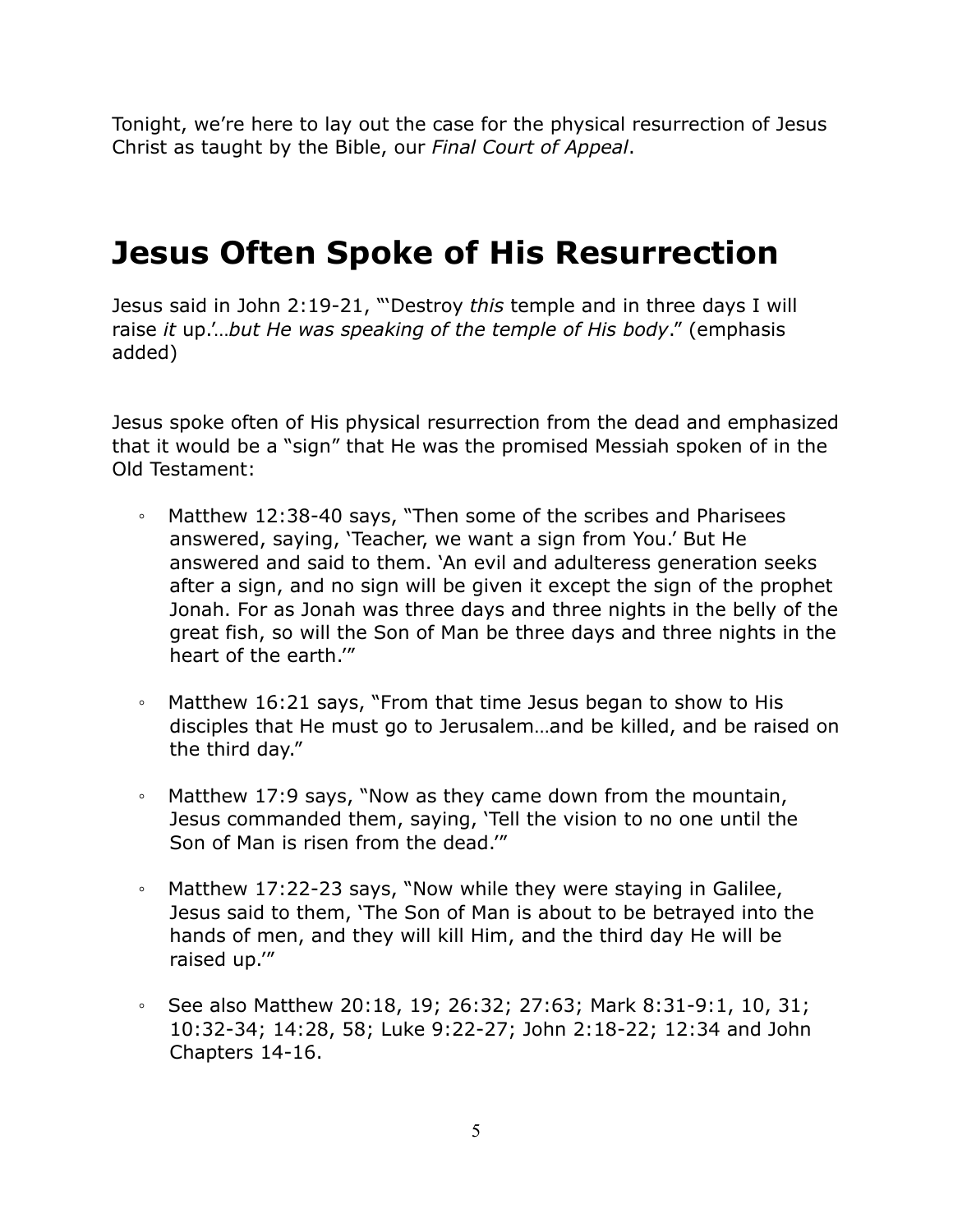Clearly, Jesus spoke often of His death and every time mentioned His resurrection, not once or twice but many times.

So, how can we as Christians, counter claims that Jesus' "coming back from the dead" was a legend or a myth or His body was stolen or that He really didn't die?

What *Evidence* do we have that shows beyond a reasonable doubt that Jesus was raised from the dead after three days as He predicted?

In order to help us better remember the *Evidence for the Resurrection,* I've chosen the acronym **F. E. A. T. S.** since this is the greatest feat in recorded human history.6

- 1. **F**atal Torment
- 2. **E**mpty Tomb
- 3. **A**ppearances of Jesus
- 4. **T**ransformation of the Apostles
- 5. **S**keptics Conversions

Let's start with the first letter in the acronym **F**. E. A. T. S – Fatal Torment.

# **1. Fatal Torment**

In order to demonstrate beyond a reasonable doubt that Jesus rose from the dead, we obviously have to demonstrate that He died.

And thus, we will look at His scourging, crucifixion, and the Roman spear that was thrust into His side.

## **The Scourging of Jesus**

Jesus faced false testimonies (Mark 14:56) in front of the Sanhedrin and was then sent to Pontius Pilate, governor of Judea (Luke 23:1), and sentenced to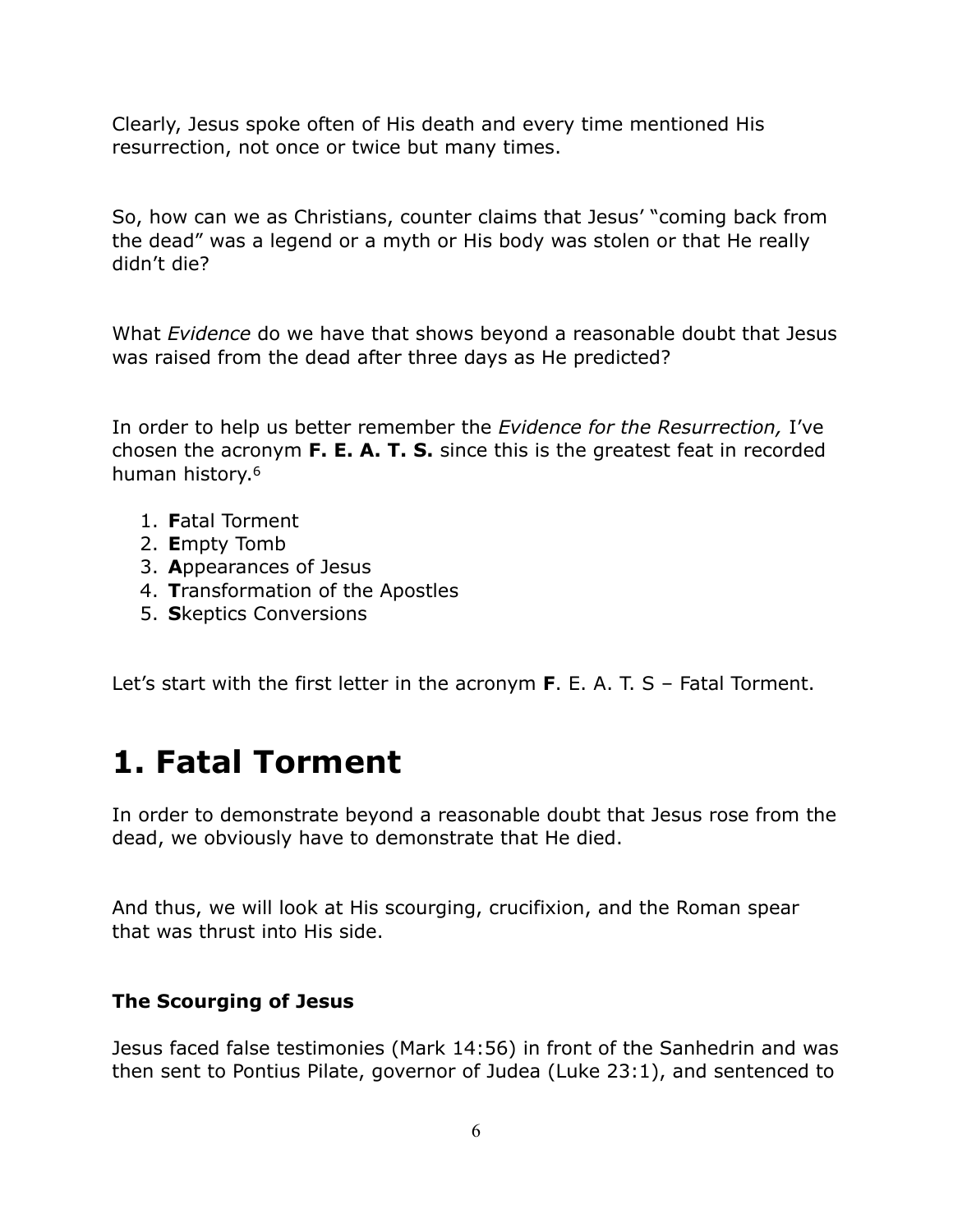die at the hands of Roman soldiers on the cross. But first, the beatings and the scourging took place.

Mark 15:15 says, "So Pilate…delivered Jesus, after he had scourged Him, to be crucified."

Dr. Gary Habermas and Dr. Michael Licona explain the scourging process:

"The usual instrument was a short whip…with several single or braided leather thongs of variable lengths, in which small iron balls or sharp pieces of sheep bones were tied at intervals…the man was stripped of his clothing, and his hands were tied to an upright post…The back, buttocks, and legs were flogged…The scourging…was intended to weaken the victim to a state just short of collapse or death…As the Roman soldiers repeatedly struck the victim's back with full force, the iron balls would cause deep contusions, and the leather thongs and sheep bones would cut into the skin and subcutaneous tissues. Then, as the flogging continued, the lacerations would tear into the underlying skeletal muscles."7

Dr. John MacArthur further explains:

"Often there were two scourgers, one on either side of the victim, who took turns…Muscles were lacerated, veins and arteries were torn open, and it was not uncommon for the kidneys, spleen, or other organs to be exposed and slashed."8

Often times, many died before being crucified just from the scourging.

To further humiliate and weaken the victim about to be crucified, the Roman soldiers would make them carry their own cross (the cross bar) to the execution site.

There can be no doubt that the scourging of Jesus left Him so weak and worn down, that He was not able to carry His own cross.

Mark 15:21 says that the Roman soldiers "compelled a certain man, Simon a Cyrenian…as he was coming out of the country and passing by, to bear His cross."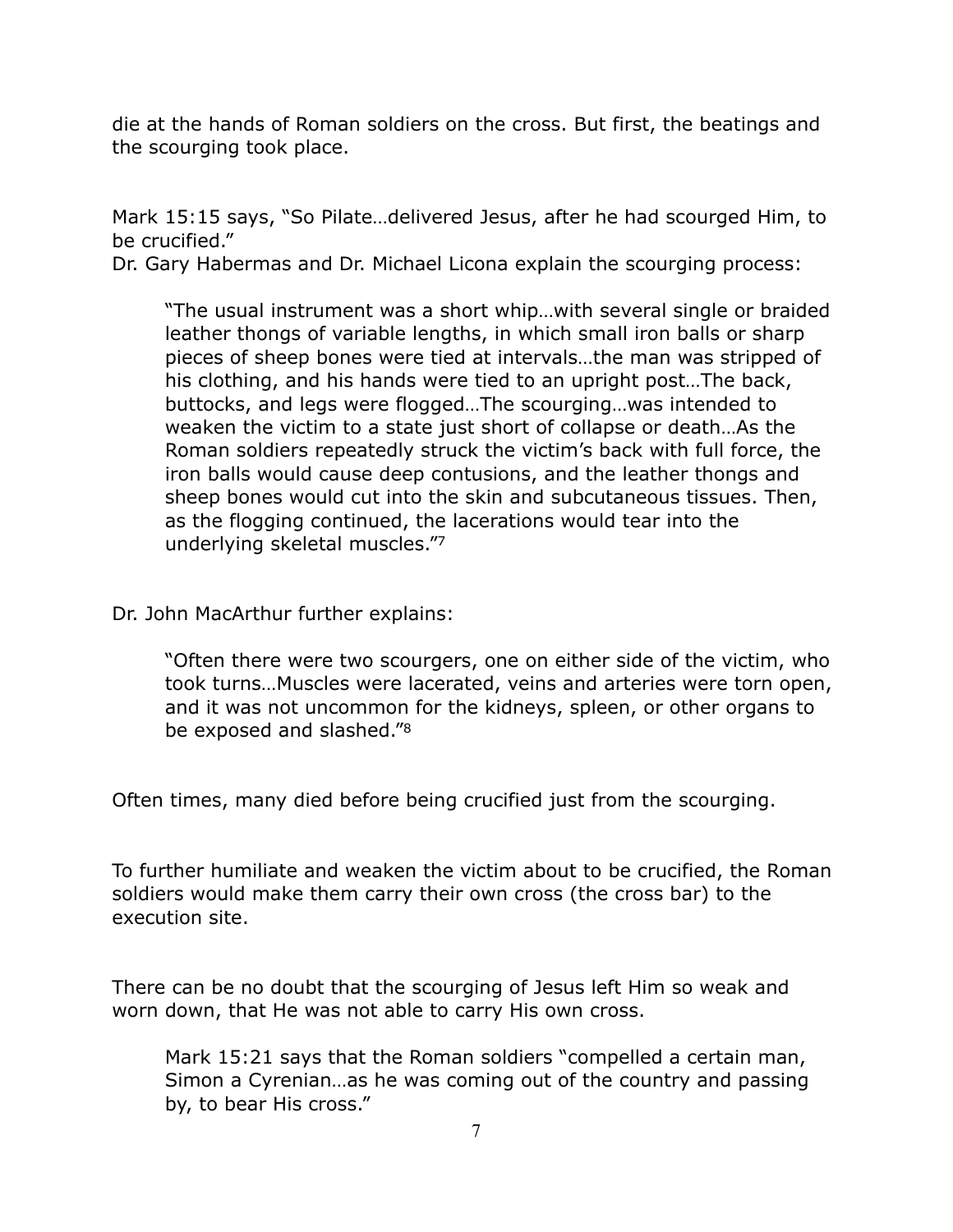#### **The Crucifixion of Jesus**

Luke 23:33 says, "And when they had come to the place called Calvary, there they crucified Him, and the criminals, one on the right hand and the other on the left."

As noted above, the scourging of Jesus would have been enough to kill a man let alone the horrific torment of the Roman cross.

Roman crucifixion was one of the worst deaths ever imagined. The Romans had decades to perfect their techniques of punishment. The cross allowed the Romans to get the most effective way of torture and death that they could possibly extract from an individual. Its purpose was to extend the suffering of the victim as long and excruciatingly as possible; to enhance an already horrific death.

We often underestimate the Roman cross. We see representations of our Lord on the cross and we've become so desensitized to it that it's no wonder false theories like the "swoon theory" arise and we wonder how a person could possibly come up with this – do they not know what kind of torture and death that the Roman cross inflicted?

Crucifixion would have involved laying Jesus on His open lacerated bleeding back on a huge rough splintery cross. The Roman soldiers would take spikes, five to seven inches long and hammer them between the two arm bones at the wrist crushing the median nerve.

"The pain was absolutely unbearable…In fact, it was literally beyond words to describe; they had to invent a new word: *excruciating.* Literally, *excruciating* means 'out of the cross.'…they had to create a new word, because there was nothing in the language that could describe the intense anguish caused during crucifixion.

At this point Jesus was hoisted as the cross bar was attached to the vertical stake, and then nails were driven through Jesus' feet. Again the nerves in his feet would have been crushed…Crushed and severed nerves were certainly bad enough…his arms would have been immediately stretched, probably about six inches in length, and both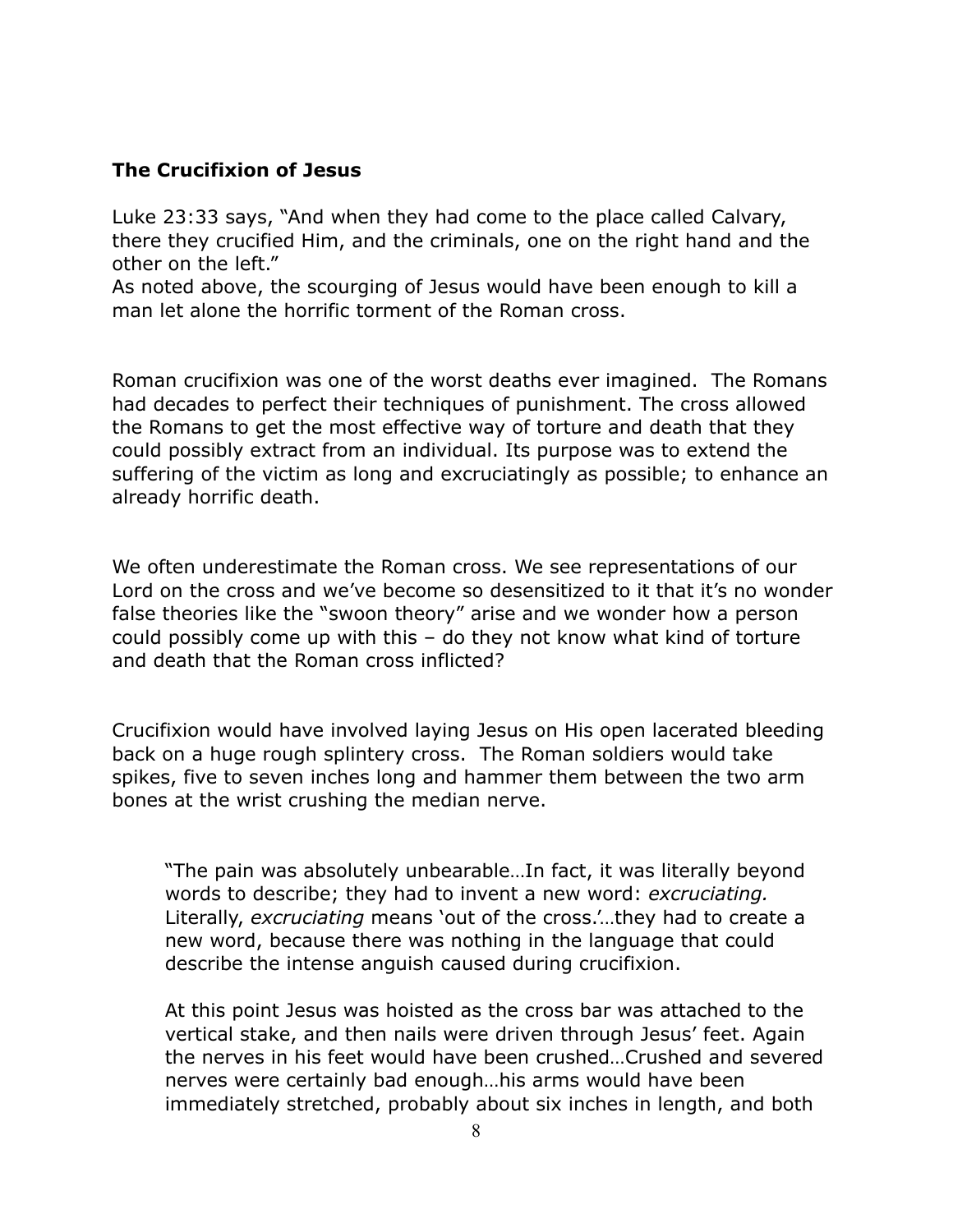shoulders would have been dislocated…This fulfilled the Old Testament prophecy in Psalm 22, which foretold the Crucifixion hundreds of years before it took place, 'My bones are out of joint.'"9

Often, death was caused by asphyxiation. Because of the position and tension on the diaphragm, the victim would have to push up on the spike in their feet, ripping flesh until it lodged against a bone, to take a breath of air. Pushing up would have meant that Jesus' raw lacerated back would have been scraping the course wood of the cross.

After a few hours of this, with exhaustion and intense, excruciating pain from pushing up, unable to do it anymore, *respiratory acidosis* would set in – "the carbon dioxide in the blood is dissolved as carbonic acid, causing the acidity of the blood to increase. This eventually leads to an irregular heartbeat…[and] cardiac arrest."10

Whether dying from *cardiac arrest* or from *asphyxiation*, crucifixion was 100 percent fatal.

## **The Spear Thrust into the Heart**

John 19:33, 34 says, "But when they came to Jesus and saw that He was already dead…one of the soldiers pierced His side with a spear, and immediately blood and water came out."

Let there be no doubt, Jesus was dead. John 19:30 says, "[Jesus] said, 'It is finished!' And bowing His head, *He gave up His spirit*." (emphasis added)

John's detail of the account in verse 34 only confirms Jesus was already dead when the soldiers came to break His legs (John 19:31-33):

"We are told on eyewitness authority that "blood and water" came out of the pierced side of Jesus…The eyewitness clearly attached great importance to this. Had Jesus been alive when the spear pierced His side, strong spouts of blood would have emerged with every heart beat. Instead, the observer noticed semi-solid dark red clot seeping, distinct and separate from the accompanying watery serum. This is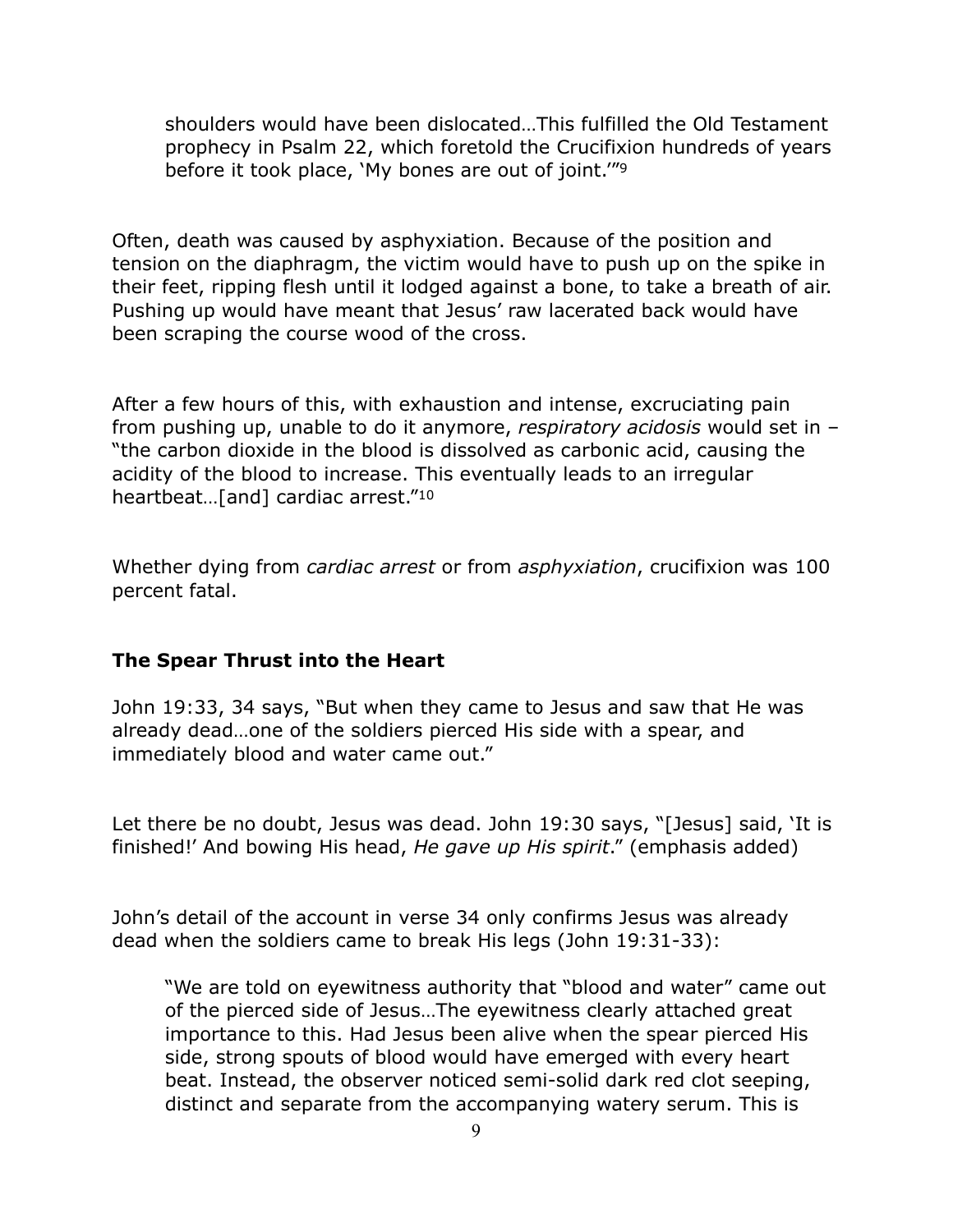evidence of massive clotting of the blood in the main arteries, and is exceptionally strong medical proof of death…The "blood and water" from the spear-thrust is proof positive that Jesus was already dead."11

Clearly, the type of abuse that Jesus took was enough to kill any man and we can concur with the apostle John in 19:35 when he says, "And he who has seen has testified, and his testimony is true; and he knows that he is telling the truth, so that you may believe."

Dr. Alexander Metherell, a medical doctor and research scientist, comments…"After suffering that horrible abuse, with all the catastrophic blood loss and trauma, he would have looked so pitiful that the disciples would never have hailed him as a victorious conqueror of death; they would have felt sorry for him and tried to nurse him back to health."<sup>12</sup>

John Ankerberg and John Weldon conclude:

"Indeed, survival from crucifixions was unknown; just as today, men simply do not survive the firing squad, electric chair, lethal injection, or gas chamber. Because the law decreed the prisoner's death, even if a first attempt fails, procedures are repeated until death occurs. Death by crucifixion was just as certain as by any modern method of execution; there was no escape."13

The bottom line is this; the Roman soldiers were meticulous executioners. They had experience with possibly hundreds of executions under their belts and they would have been particularly knowledgeable when it came to death.

The fact that Jesus was no longer pushing up to exhale also would have been a tell-tale sign that He was no longer breathing and thus, dead. Between the scourging, the crucifixion and the spear thrust into His side it's very obvious that the Jewish leaders had fulfilled their desire "to kill Him" (John 5:16, 17; 7:25; 8:37; 8:40).

Let's move on to the second letter in the acronym F. **E**. A. T. S – Empty Tomb.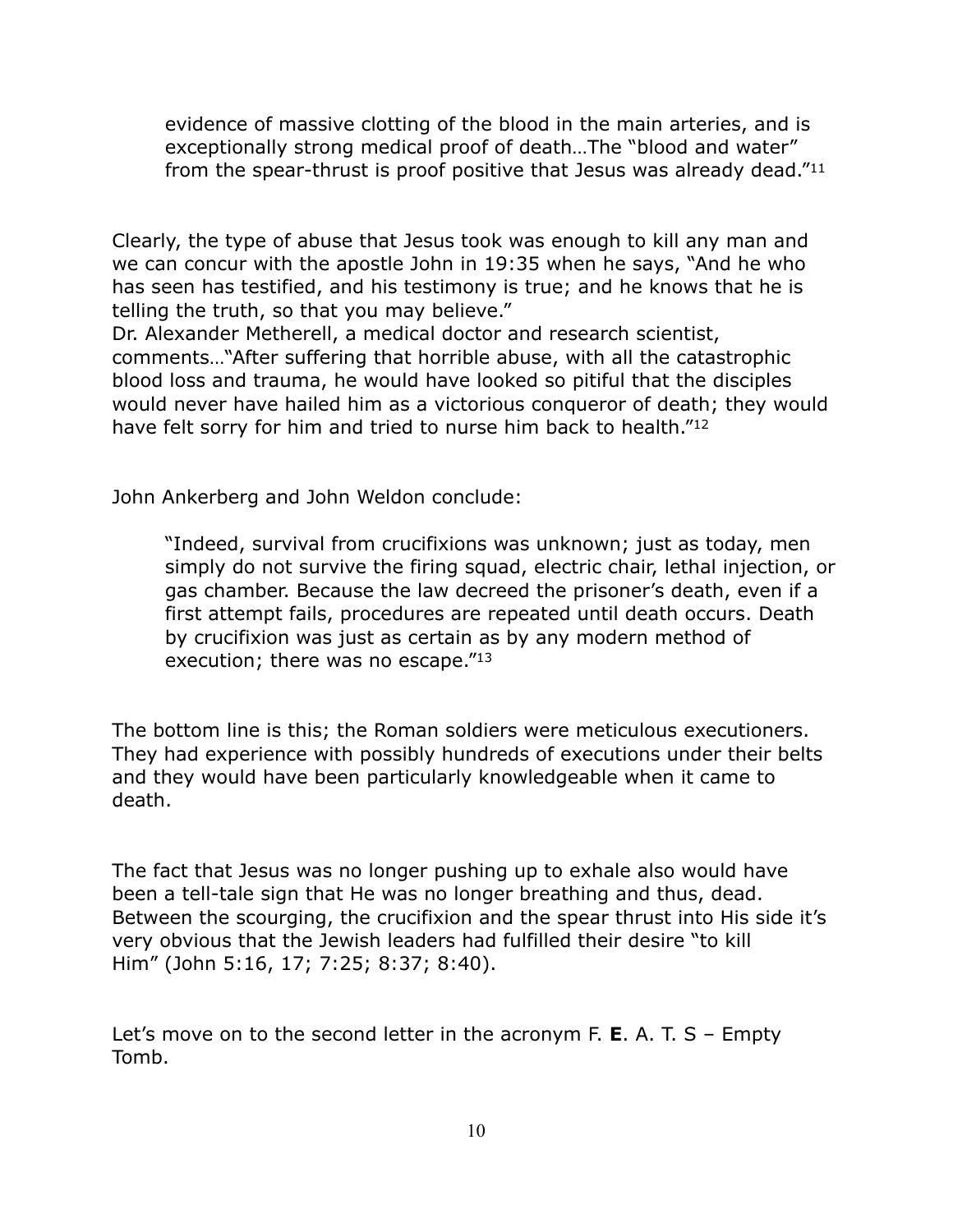# **2. Empty Tomb**

Jesus had just been crucified and His words of 'rising again after three days' were still ringing in the chief priests and the Pharisees ears.

This worried them so they decided to talk to Pilate.

◦ Matthew 27:62-64 says, "On the next day, which followed the Day of Preparation, the chief priests and the Pharisees gathered together to Pilate, saying, 'Sir, we remember while He was still alive, how that deceiver said, 'After three days I will rise.' Therefore command that the tomb be made secure until the third day, lest His disciples come by night and steal Him away, and say to the people, 'He has risen from the dead.' So that the last deception will be worse than the first.'"

Pilate's response in Matthew 27:65 is very revealing.

◦ "'You have a guard; go your way, make it as secure as you know how.' So they went and made the tomb secure, sealing the stone and setting the guard."

There are three things to take notice of in the above verse.

1. **The Soldiers**. The word *guard* or *watch*, in the KJV, [Greek: *koustodia*] means a "Roman sentry." For an important political figure like Jesus, it's highly possible that there were as many as 30, no less then 10 but likely 16 highly trained, able bodied, and fully armed Roman soldiers guarding the tomb.

The guard would have slept in shifts with at minimum 4 awake directly in front of the tomb during the night hours with the rest sleeping at the entrance.

These men were "instruments of conquest and domination"14 and were hard core military men, disciplined and dedicated to their tasks, cold enough to gamble over a dying victims clothing (Matthew 27:35).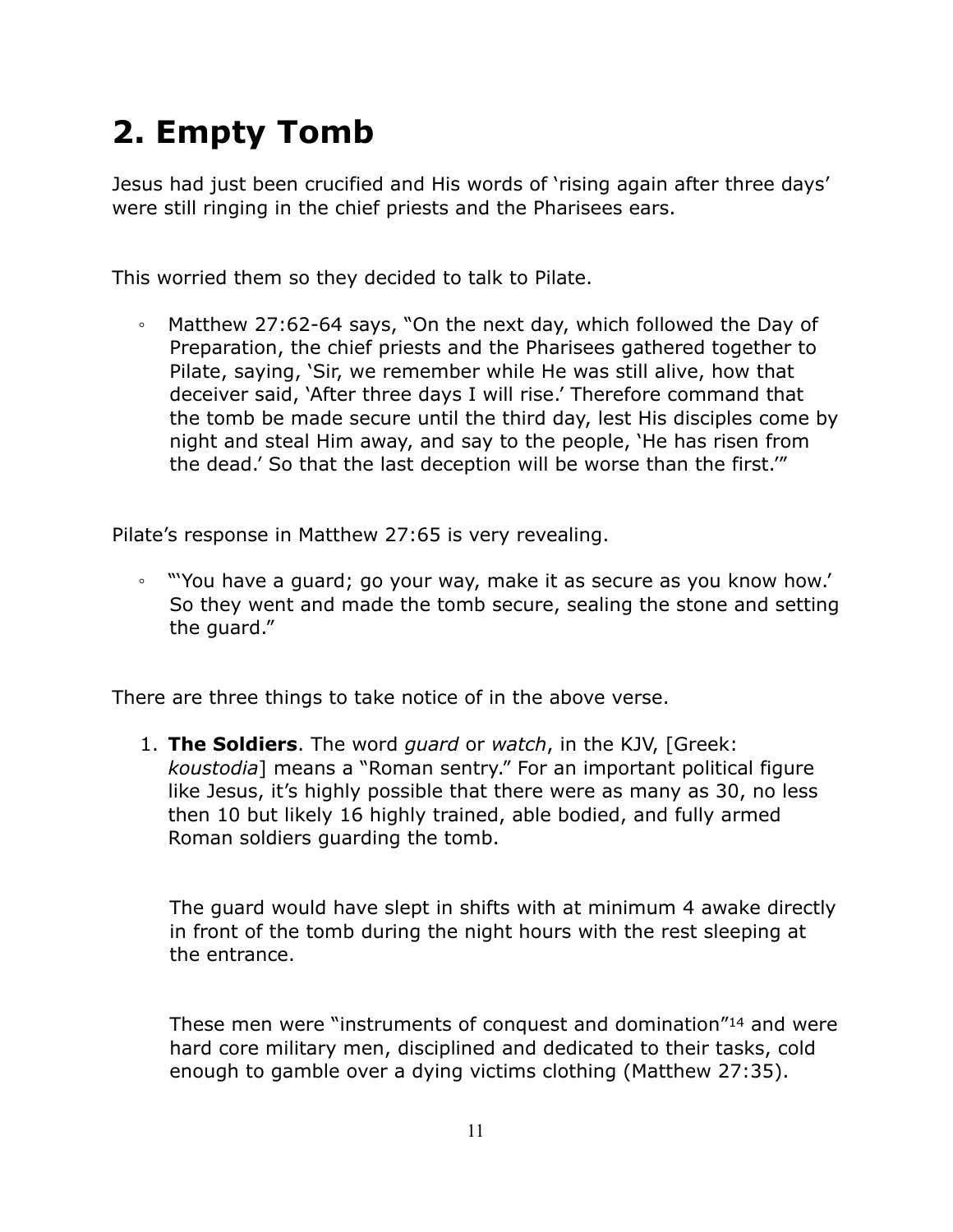It is important to note that if "any guard…deserted his post or fell asleep [he] would face crucifixion."15

There are recorded instances in Roman military history of soldiers who were executed for "sleeping on duty" and "negligence" but one could also be punished or executed for "leaving the night watch."

Bottom line is this, even if someone had planned to steal the body of Jesus, there would be no getting past these guys and these hard core soldiers would not have deserted their post for fear of execution.

- 2. **The Stone**. The Bible tells us that the stone that covered the entrance to the tomb where Jesus was laid, was of formidable size as indicated by the following verse:
	- Mark 16:1-3 says, "Now when the Sabbath was past, Mary Magdalene, Mary the mother of James, and Salome bought spices, that they might come and anoint Him. Very early in the morning, on the first day of the week, they came to the tomb when the sun had risen. And they said among themselves. '*Who will roll away the stone from the door of the tomb for us?*'" (emphasis added)

Scholars tell us that the stone could have weighed possibly as much as two tons, thus the comment by the three women wondering who would move the stone for them.

Josh McDowell explains further:

◦ "The opening to the central chamber was guarded by a large and heavy disc of rock which could roll along a groove slightly depressed at the centre, in front of the tomb entrance."16

Indeed, concerning the massive weight of the rock, "a phrase written in parenthesis, within the text of Mark 16:4 as found in a (fourth) century manuscript…adds, 'And when he was laid there, he (Joseph) put against the tomb a stone which twenty men could not roll away.'"17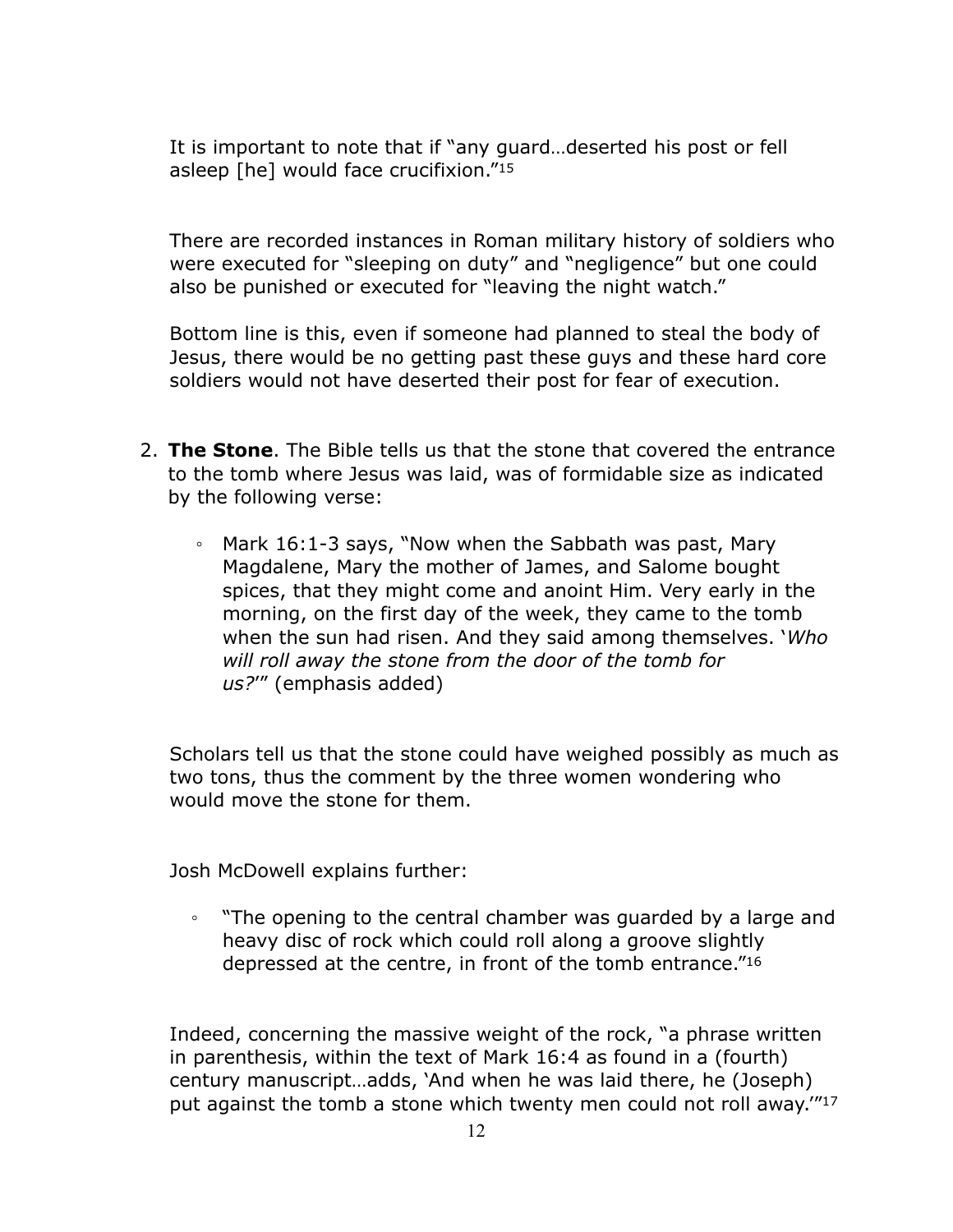It's worth noting that once the stone was rolled into place, it could not have been moved from the inside since it would have been impossible, not only because of the weight, but there would be no leverage and no handholds since the stone would have thoroughly covered the entrance.

Scholars and evidence point to the fact that the stone at the entrance of the *rock-hewn tomb* was so massive that the three women knew they would not be able to move the stone, let alone a man who had gone through what Jesus went through just three days earlier.

- 3. **The Seal**. The seal would have been more symbolic as a deterrent than the actual 16 Roman guards or two-ton stone.
	- Matthew 27:66 says, "So they went and made the tomb secure, sealing the stone and setting the guard."

As to the method of setting the seal:

◦ "The sealing was by means of a cord or string passing across the stone at the mouth of the sepulcher, and fastened at either end to the rock by sealing clay."18

Although the seal could be easily broken, the psychological factor that was associated with breaking an official seal of the Roman government would have been formidable in and of itself.

◦ "The 'seal' of the administrative authority in charge pressed into the wax, signifying its importance. Only the captain of the guard was permitted to give permission for the breaking of the seal. Anyone breaking it without permission would be executed."19

The overall impact of these three security measures only increases the case for the resurrection of Jesus Christ.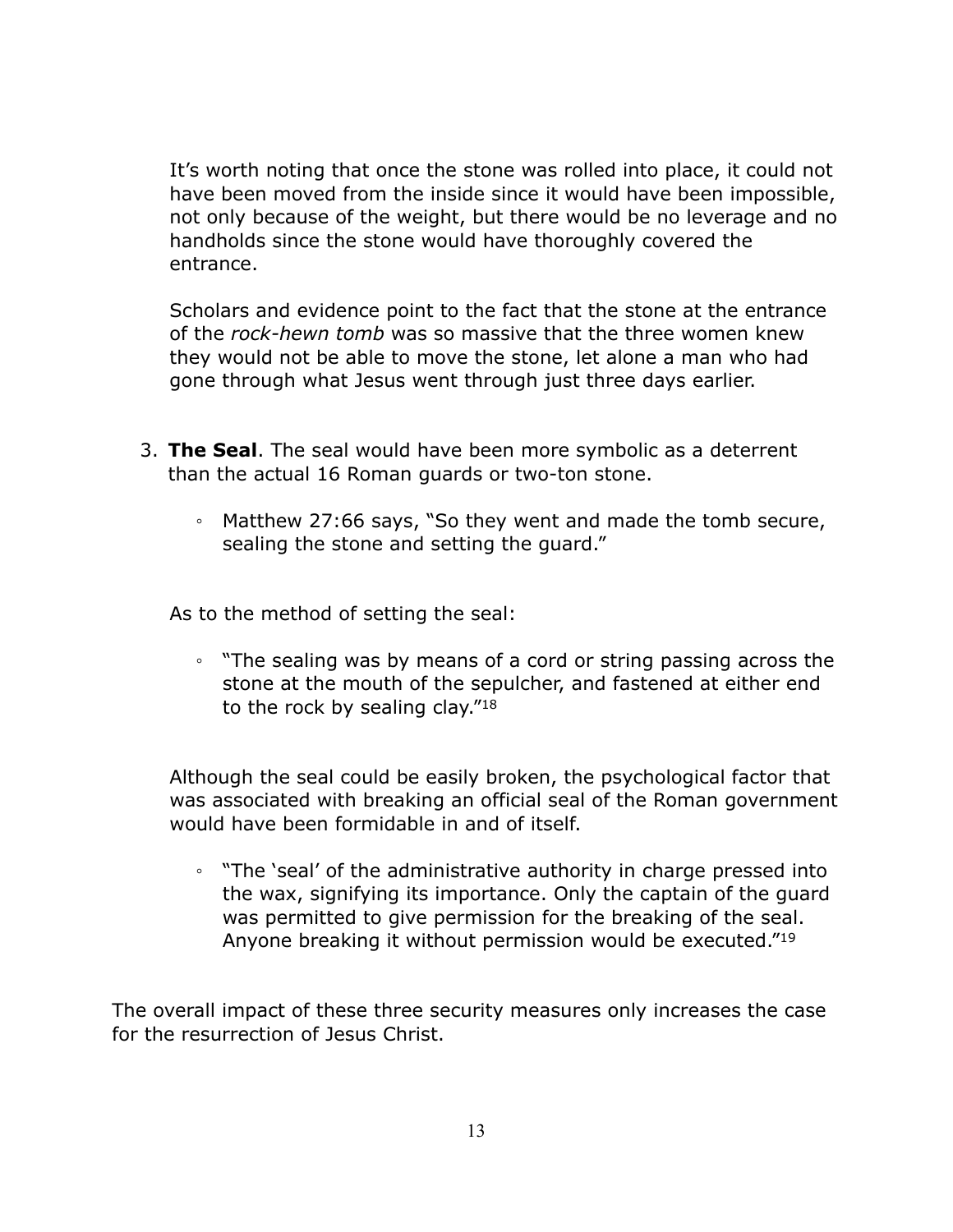It would have been impossible to tamper with or steal the body of Jesus, not to mention explain away the resurrection by the "swoon theory."

A. T. Robertson, Professor of New Testament Interpretation Southern Baptist Theological Seminary (1895-1934) said:

◦ "The sealing was done in the presence of the Roman guards who were left in charge to protect this stamp of Roman authority and power. They did their best to prevent theft and the resurrection, *but they overreached themselves and provided additional witness to the fact of the empty tomb and the resurrection of Jesus*."20 (emphasis added)

## **The Testimony of Women**

Matthew 28:1-8 says, "Now after the Sabbath, as the first day of the week began to dawn, Mary Magdalene and the other Mary came to the tomb. And behold, there was a great earthquake; for an angel of the Lord descended from heaven, and came and rolled back the stone from the door, and sat on it…[and] the angel answered and said to the women, 'Do not be afraid, for I know that you seek Jesus who was crucified. *He is not here, He has risen.*'" (emphasis added)

After three days in the tomb, Jesus Christ was resurrected according Scripture (Matthew 28:6; Acts 17:18; Romans 6:5) as well as His own predictions in John 11:25 "I am the *resurrection* and the life"

John 20:1 also tells us that it was Mary Magdalene who Jesus first appeared to, which is *highly significant* as Ron Rhodes explains:

◦ "If the resurrection story were a fabrication by the disciples, *no one in the first-century Jewish culture would have invented it this way*. The fact is that in Jewish law a woman's testimony was unacceptable in any court of law except in a very few circumstances. A fabricator would have been much more likely to place Peter or one of the other male disciples at the resurrection tomb."<sup>21</sup>

We can see several evidences of the low view of women in the first century in the following quotes: 22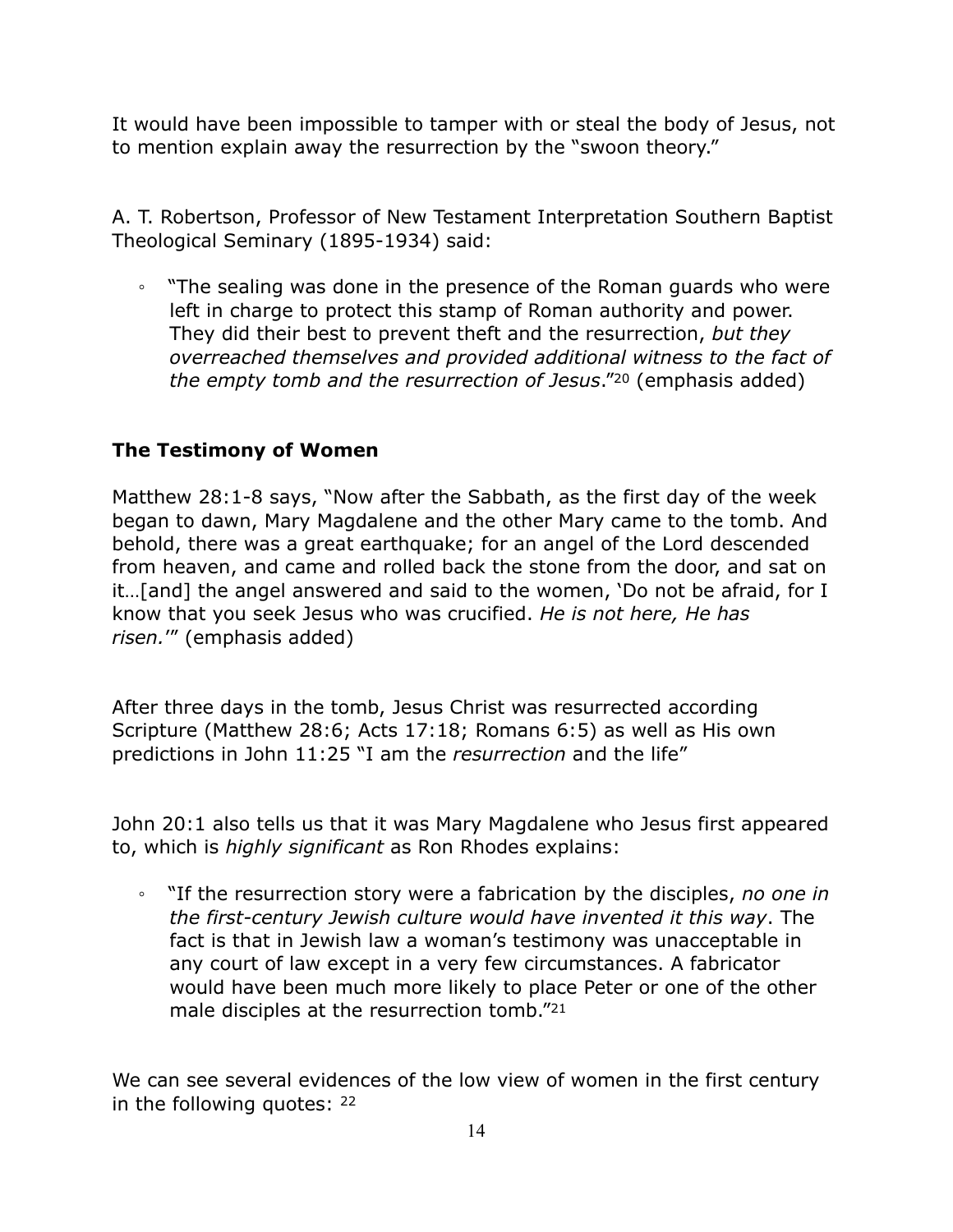- "Sooner let the words of the Law be burnt than delivered to women." (Talmud, Sotah 19a)
- "Any evidence that a women [gives] is not valid (to offer), also they are not valid to offer. This is equivalent to saying that one who is Rabbinically accounted a robber is qualified to give the same evidence as a woman." (Talmud, Rosh Hashannah 1:8)

If the resurrection of Jesus was a fabricated story, the writers would not have used women as the first people at the tomb given the low place that women held in the first-century; they would have used men of high reputation to be the first at the tomb to further bolster the resurrection story.

When you take into account **the soldiers, the stone, and the seal**, you find it impossible for the body of Jesus to have been stolen by a band of scared, frightened and confused disciples (Matthew 26:56; Mark 14:50), or that He was revived and rolled the stone away Himself.

And the **testimony of the women** at the tomb only bolsters or reinforces that the story was not fabricated but was indeed a true event.

Let's move on to the third letter in the acronym F. E. **A**. T. S – Appearances of Christ.

# **3. Appearances of Christ**

As stated earlier, Jesus said in John 2:19-21, "'Destroy this temple and in three days I will raise it up.'…but He was speaking of the temple of His body."

It must be pointed out that there is a one-to-one correlation between the body that dies and the body that is resurrected.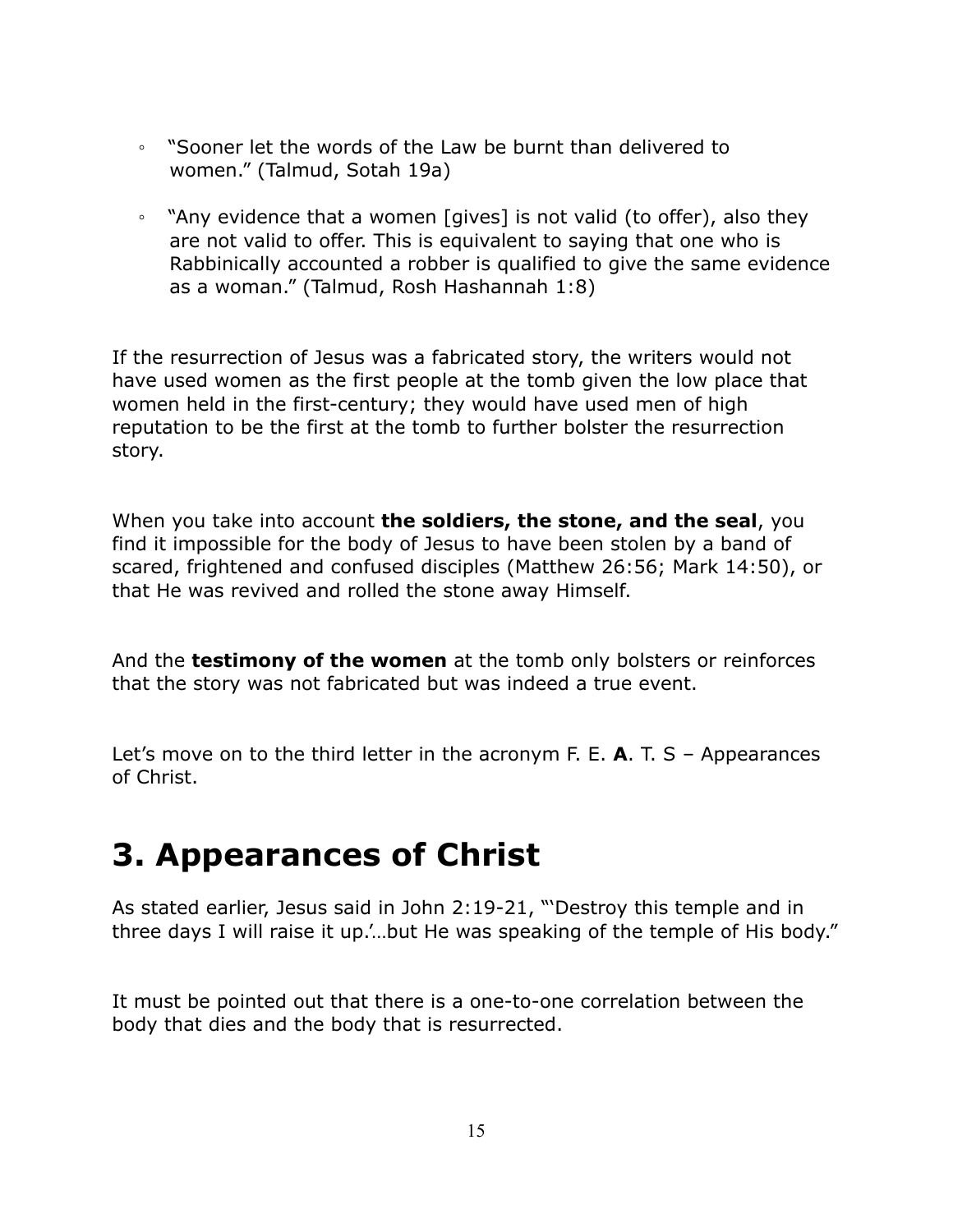When we die and are eventually resurrected, it is still us, we are still recognizable as Jesus was, but it is a new glorified body.

We know it's the same body based on John 20:27 when Jesus appeared to His disciples and told Thomas specifically to "Reach your finger here, and look at My hands; and reach your hand here and put it into My side. Do not be unbelieving but believing."

It was His same body yet, it was a glorified body. One of the strongest evidences for the resurrection of Jesus Christ is the physical appearances in the days that followed His crucifixion and resurrection.

1 Corinthians 15:1-8 contains one of the earliest creeds in the New Testament.

◦ 1 Corinthians 15:1-5 says, "Moreover, brethren, I declare to you the gospel which I preached to you, which also you received and in which you stand, by which also you are saved, if you hold fast that word which I preached to you – unless you believed in vain. For I delivered to you first of all that which I also received: *that Christ died for our sins according to the Scriptures, and that He was buried, and that He rose again the third day according to the Scriptures, and that He was seen by Cephas, then by the twelve.*" (emphasis added)

It is believed, and with good reason, that this creed developed within five years of the resurrection of Jesus Christ.

◦ "In fact, many critical scholars hold that Paul received it from the disciples Peter and James while visiting them in Jerusalem three years after his conversion. If so, Paul learned it *within five years of Jesus' crucifixion* and from the disciples themselves."23 (emphasis added)

This is extremely important due to the fact that not only were the disciples around to dispute this statement if it was incorrect, but also the people mentioned in the next verses were still around to also dispute the statement if it was not correct: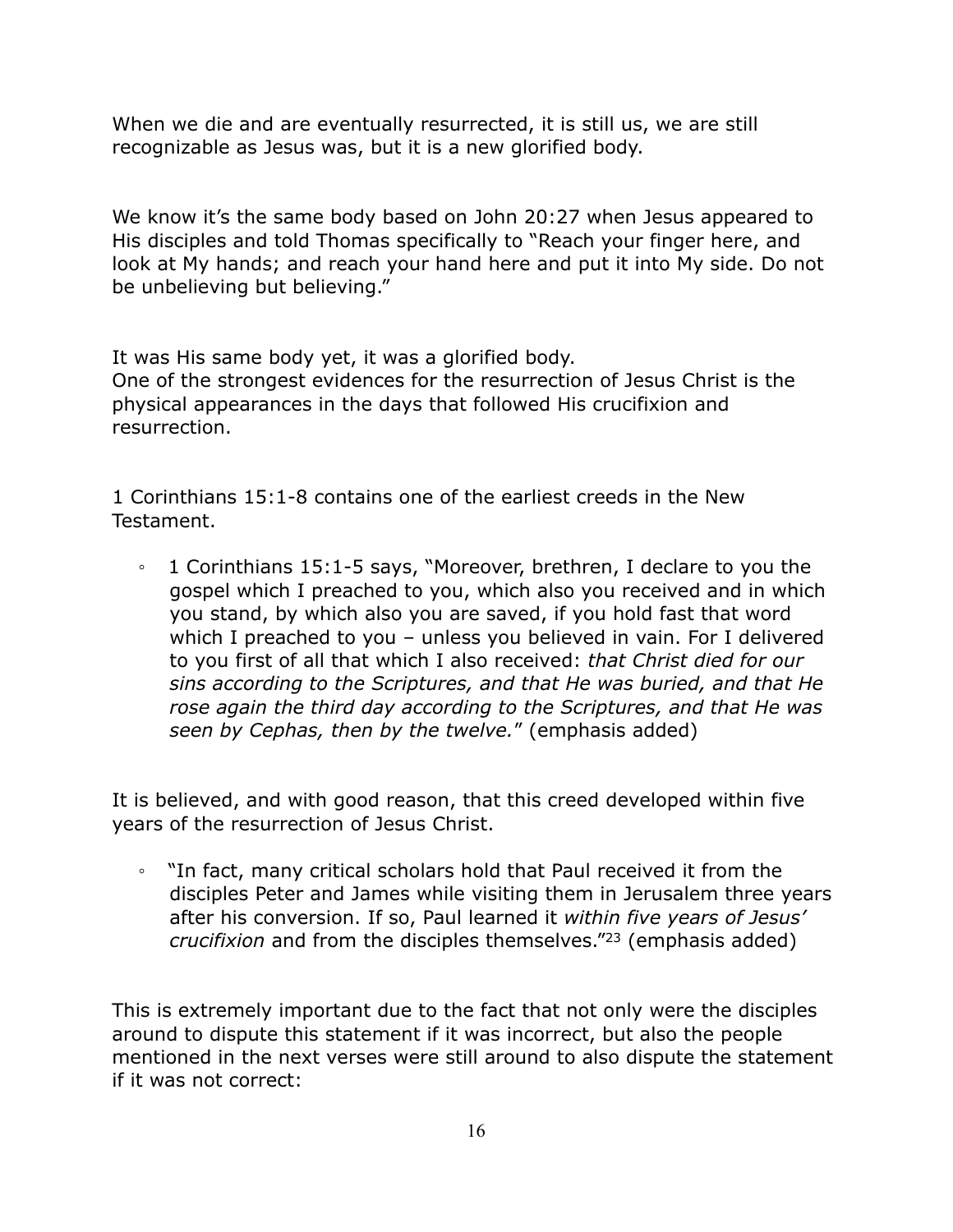◦ 1 Corinthians 15:6 says, "After He was seen by over five hundred brethren at once, of whom the greater part remain to the present, but some have fallen asleep."

Lee Strobel and Dr. Gary Habermas discuss the importance of this verse in *The Case for Christ*: 24

- 1. Even though it's only reported in one source, it just so happens to be the earliest and best-authenticated passage of all.
- 2. Paul apparently was in close contact or knew people still in close contact with these five hundred people since he knew some "of whom the greater part remain to the present, but some have fallen asleep."

Dr. Habermas says, "Now, stop and think about it: you would never include this phrase unless you were absolutely confident that these folks would confirm that they really did see Jesus alive. I mean, Paul was virtually inviting people to check it out for themselves! He wouldn't have said this if he didn't know they'd back him up."

And finally, Paul says that Jesus was seen by James and by himself.

◦ 1 Corinthians 15:7-8 says, "After that He was seen by James, then by all the apostles. Then last of all He was seen by me also, as by one born out of due time."

The 1 Corinthians 15:1-8 creed we just looked at, developing within a few years of Jesus' crucifixion and resurrection, is extremely important evidence to the resurrection of Jesus Christ. But we also have the Gospel accounts and the Acts accounts.

In the Gospels and Acts, we have accounts of Jesus appearing over several weeks in different locations.

Sometimes indoors sometimes outdoors; to the apostle John who would have found it easy to believe and to Thomas who was skeptical and found it difficult to believe.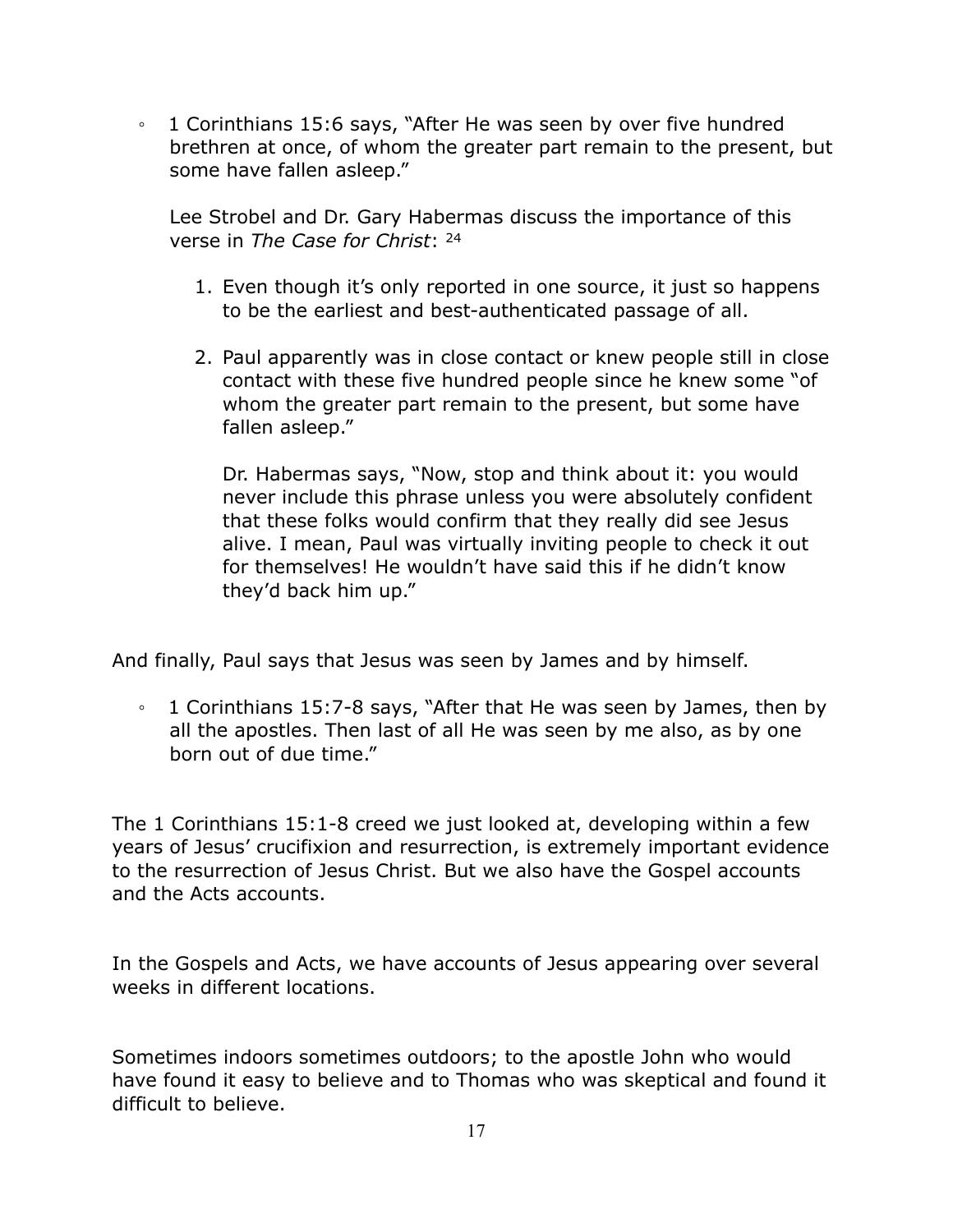But what we have are appearances that are solid. Not mystical or shadowy glimpses of someone that may have been Jesus at a distance if the light was right and you squinted…

Jesus talked to these people, He interacted and even ate with His disciples (Luke 24:42, 43). This was Jesus up-close and personal. Consider that Jesus appeared to:

- Mary Magdalene (John 20:14)
- Another Mary (Matthew 28:1, 9-10)
- Cleopas and his friend on the road to Emmaus (Luke 24:13-27)
- His disciples (Luke 24:36-53)
- His apostles without Thomas (John 20:19-24)
- His apostles with Thomas (John 20:26-29)
- Seven of His apostles (John 21:1-14)
- Eleven of the apostles (Matthew 28:16-20)
- His disciples at His ascension on the Mount of Olives (Luke 24:50-52 and Acts 1:4-9)

So, not only is Jesus' resurrection appearances recorded for us in the Gospels, but also taught in the Book of Acts. Consider the following verses:

- In Acts 2:32, during Peter's sermon, he says, "This Jesus God has raised up, *of which we are all witnesses*." (emphasis added)
- In Acts 3:14-15, Peter again preaching to the "Men of Israel", says, "But you denied the Holy One…and killed the Prince of life, whom God raised from the dead, *of which we are witnesses*." (emphasis added)
- In Acts 10:40-41, Peter confirms to Cornelius, "Him God raised up on the third day, and showed Him openly, not to all people*, but to witnesses chosen before God, even to us who ate and drank with Him after He rose from the dead*." (emphasis added)
- Even Paul preaches in Acts 13:31, "He was seen for many days by those who came up with Him from Galilee to Jerusalem, who are His witnesses to the people."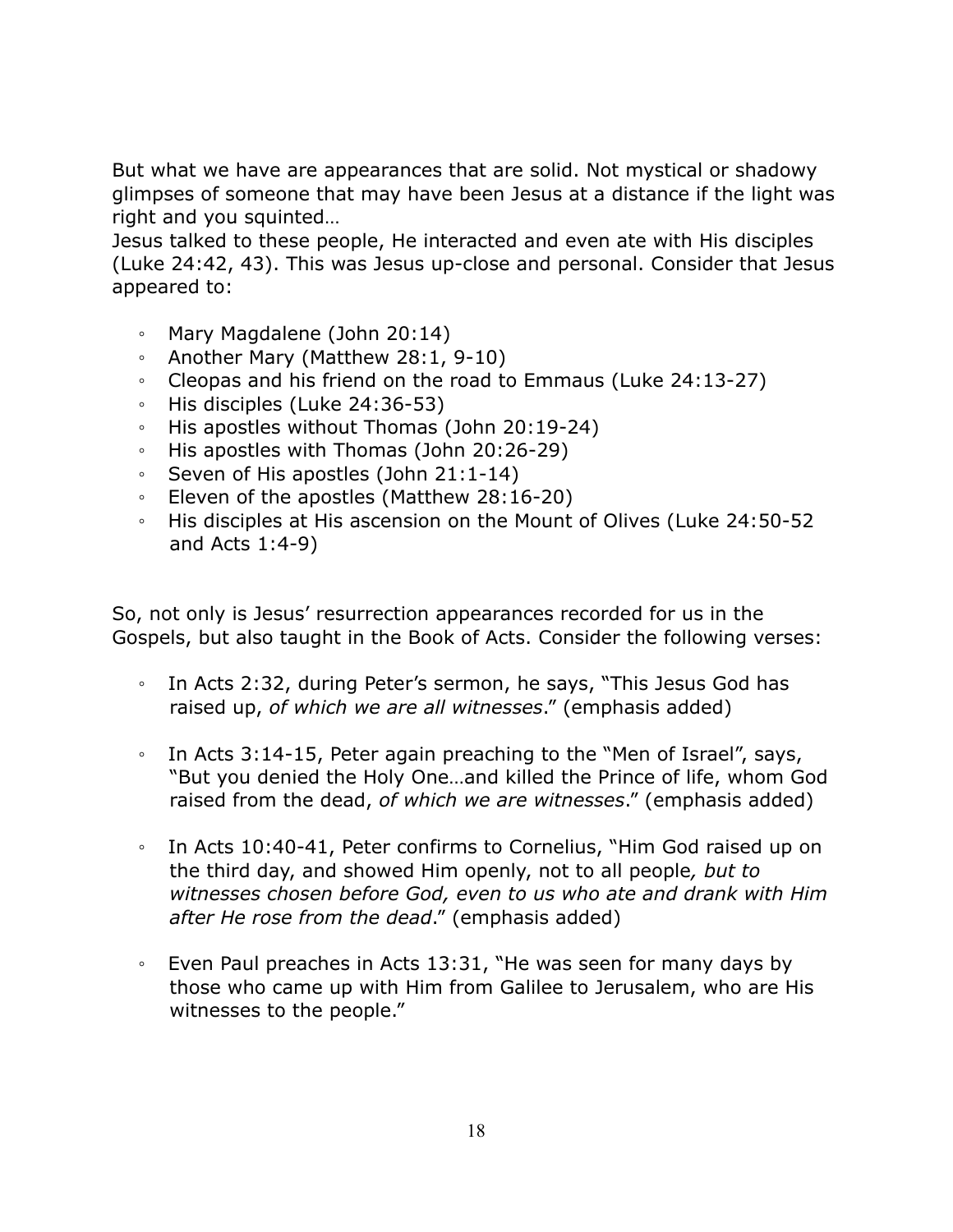The bottom line is this, the number of witnesses to the resurrection of Jesus Christ is not only astounding and credible, but would stand up as evidence in a court of Law. Consider the following:

◦ "If you were to call each one of the witnesses to a court of law to be cross-examined for just fifteen minutes each, and you went around the clock without a break, it would take you from breakfast Monday until dinner on Friday to hear from them all. After listening to 129 straight hours of eyewitness testimony, who could possibly walk away unconvinced?"25

There are more credible witnesses, more incidents, more detail and more corroborating statements over and over again in the Bible to the resurrection of Jesus Christ.

The next letter in the acronym F. E. A. **T**. S is the Transformation of the Apostles.

# **4. Transformation of the Apostles**

So, what was the effect on the disciples after seeing their risen Lord and Savior resurrected? What transformation came over them?

During His trial, crucifixion and even after Jesus' death, we see that the disciples were discouraged, depressed and even scared. These guys are even recorded as cowering in a room after Jesus' death.

- We read that at the time of Jesus' arrest, "all the disciples forsook Him and fled." (Matthew 26:56; Mark 14:50)
- Simon Peter *cringes with cowardness* when confronted by a servant girl. (Matthew 26:69-75)
- The remaining disciples are hiding behind shut doors "for fear of the Jews." (John 20:19)

It's obvious that these men, who had walked with Jesus for three years, did not expect that their Messiah would die, let alone be crucified on a tree.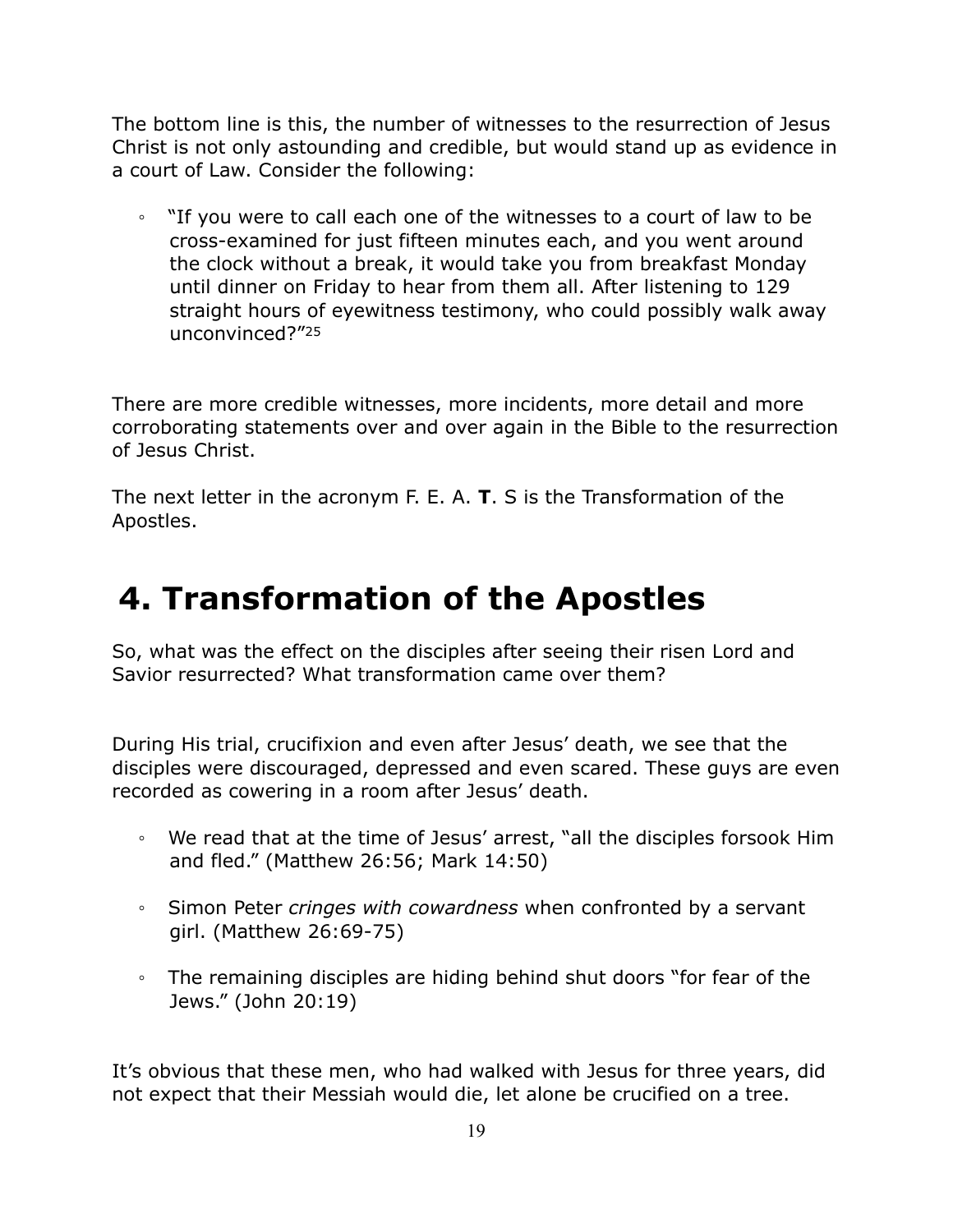They were taught that anyone crucified was accursed of God (Deut. 21:23, Gal. 3:13), and that their Messiah would not suffer death.26

And yet, we see in a very short time after the disciples had seen the physical resurrected Jesus, that they were no longer the scared men hiding behind closed doors that they were just weeks earlier.

These men *believed* they had seen Jesus Christ raised from the dead and it had such an impact on them, that it transformed them into men who boldly preached the Gospel to the ends of the earth.

These men gave up their sociological and their theological identities because they sincerely *believed* that they had seen Jesus raised from the dead.

These men died and were martyred for their *belief* that Jesus Christ had been raised from the dead.

#### **Liars Make Poor Martyrs**

Lee Strobel puts it this way, "People will die for their religious beliefs if they sincerely believe they're true, but people won't die for their religious beliefs if they know their beliefs are false."27

Let's take a look at some of the deaths of the apostles and remember all they had to do was recant and admit that they had stolen the body or had made it all up.

All they had to do was say "Wait, Wait, I'm just kidding, I made it all up."

◦ Peter was crucified after being forced to watch the crucifixion of his wife. His last words to his wife are recorded as, "O thou, remember the Lord."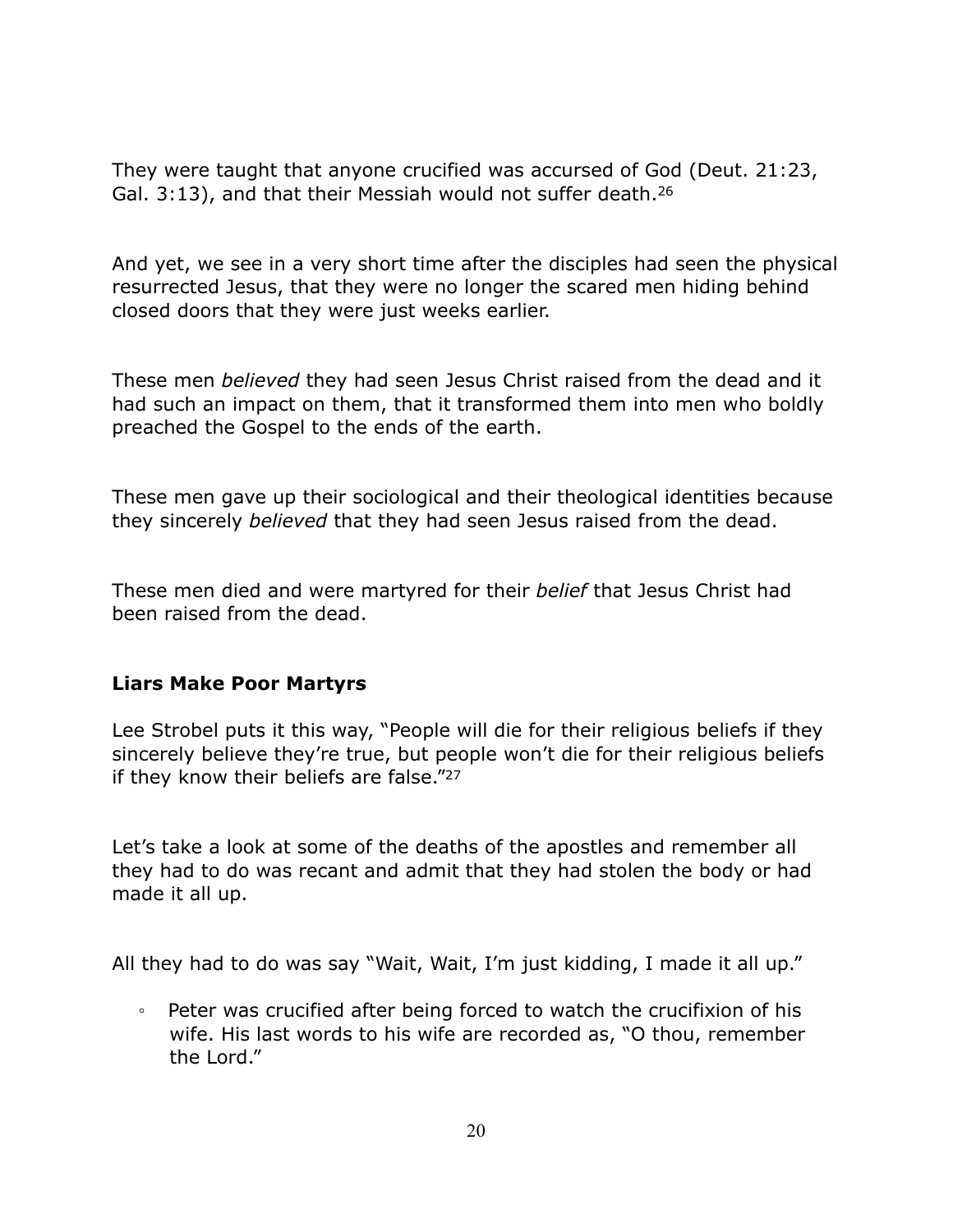- Andrew was crucified on an X shaped cross. He was tied instead of nailed to extend the suffering.
- James was killed with a sword and is the only apostle whose martyrdom is actually recorded for us in Scripture (Acts 12:1-3).
- Phillip was stoned to death by most accounts in Asia Minor.
- Thomas is said to be buried in India after being killed by a spear for spreading the gospel.
- Matthew was reportedly beheaded.
- Bartholomew (Nathaniel) was crucified around 68 AD.
- Jude (Thaddaeus) was killed by an onslaught of arrows.
- James the Less was stoned to death.
- Simon the Zealot was sawn in two for preaching Jesus.
- John apparently was the only disciple to die a natural death.

Several facts stand out in the end:

- 1. All the disciples were afraid, confused, scared and fled after Jesus was crucified.
- 2. All the disciples saw the physically resurrected Jesus.
- 3. All the disciples were radically changed and empowered to spread the gospel of the Good News of the resurrection of Jesus Christ.
- 4. All the disciples were tortured and lived their lives for the furtherance of the Good News and with the exception of John, died horrific deaths for the sake of Jesus Christ.

They *believed* they actually saw Jesus resurrected and it transformed their lives forever.

Jesus told His disciples in Acts 1:8: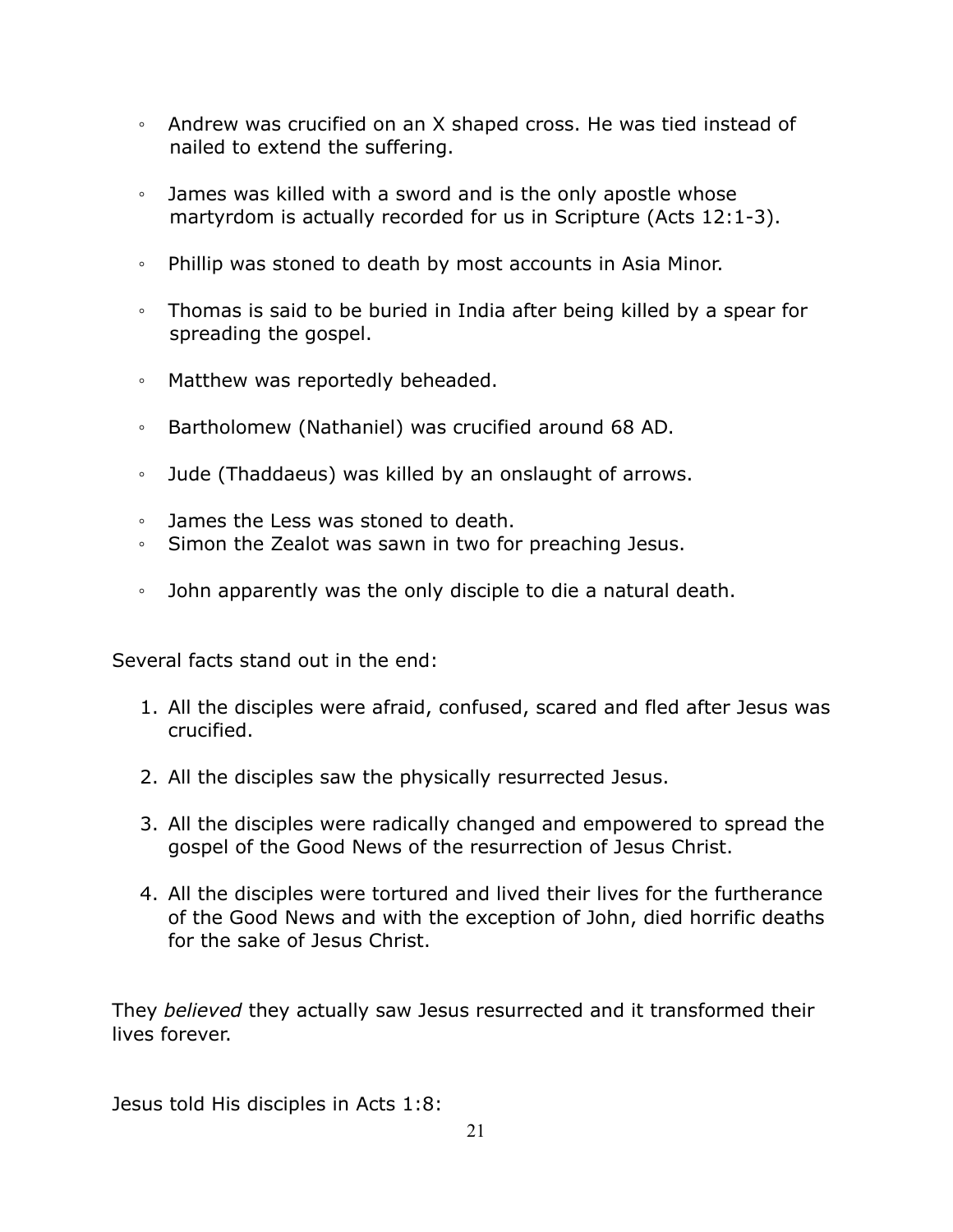◦ "But you shall receive *power* when the Holy Spirit has come upon you; and you shall be witnesses to Me in Jerusalem, and in all Judea and Samaria, and to the end of the earth." (emphasis added)

The word *power* [Greek: *dunamis*] means "miraculous power, ability, abundance, might and strength."

This is where the English word *dynamite* comes from.

As believers, we have spiritual dynamite in the form of the gifts of the Spirit, service, fellowship and our witness to the world.

The bottom line is that these men walked, talked, touched and ate with the living physically resurrected Christ as evidenced by their complete 180 degree turn from fleeing disciples, to believing apostles who died spreading the Good New of Jesus Christ.

And finally, the last letter in the acronym F. E. A. T. **S** – Skeptics Conversions.

# **5. Skeptics Conversions**

If we're honest with each other, we were once skeptics ourselves, or maybe we still are. Being skeptical is a good thing. If we were not skeptical, we could be taken in be every type of scam or con.

God Himself tells us in Isaiah 1:18, "Come let us reason together."

- The word *reason* [Hebrew: *yakah*] means "to argue, convince, correct, plead, reason (together)."
- The word "reason" (*yakah)* is a law term used for arguing, convincing, or deciding a case in court. The people were to be convinced by their argumentation with God that He was right and they were wrong about their condition."28

Let's look at two of the main skeptics of Jesus' claims, and how they were "convinced" and then ended up being two of His strongest supporters: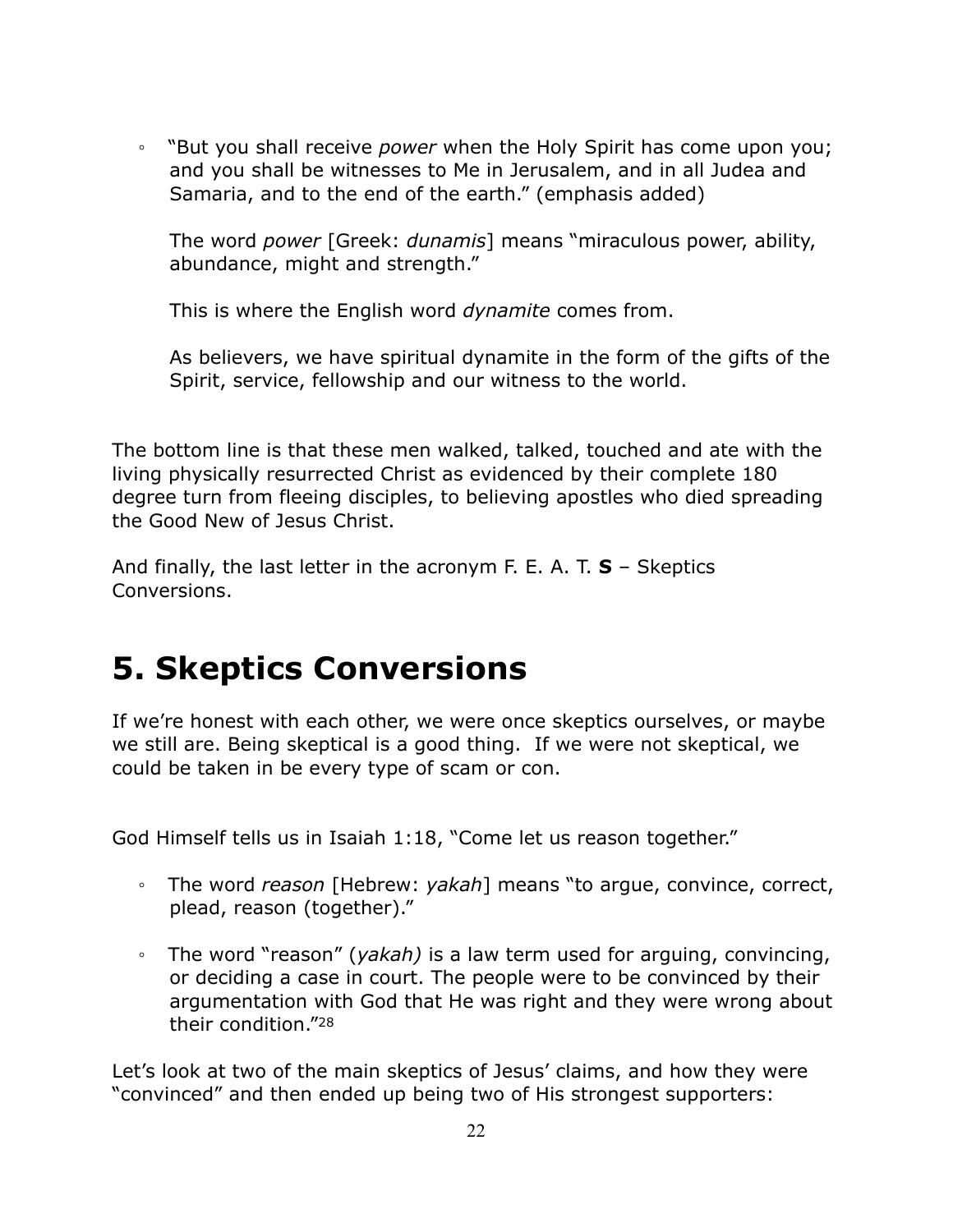### **James, the Brother of Jesus**

Jesus had at least seven brothers and sisters according to Matthew 13:55-56:

◦ "Is this not the carpenter's son? Is not His mother called Mary? And His brothers James, Joses, Simon, and Judas? And His sisters, are they not all with us?"

Even Josephus, the Jewish historian from the first century mentions, "the brother of Jesus who was called the Christ, whose name was James."29

James, like Jesus' other family members were not believers in Jesus during His earthly ministry:

- Mark 3:21 says, "But when His own people heard about this, they went out to lay hold of Him, for they said, 'He is out of His mind.'"
- Mark 6:3-4 says, "Is this not the carpenter, the Son of Mary, and brother of James…So they were offended by Him. But Jesus said to them, 'A prophet is not without honor except in his own country, among his own relatives, and in his own house.'"
- John 7:5 says, "For even His brothers did not believe in Him."

Next we hear of James in the 1 Corinthians 15:7 creed and we read:

◦ "After that He was seen by James, then by all the apostles."

Then, we read that James is identified as the leader in the Jerusalem church:

◦ In Acts 15, we read of certain men in the church who were requiring circumcision (Acts 15:5), in addition to putting their faith in Jesus Christ.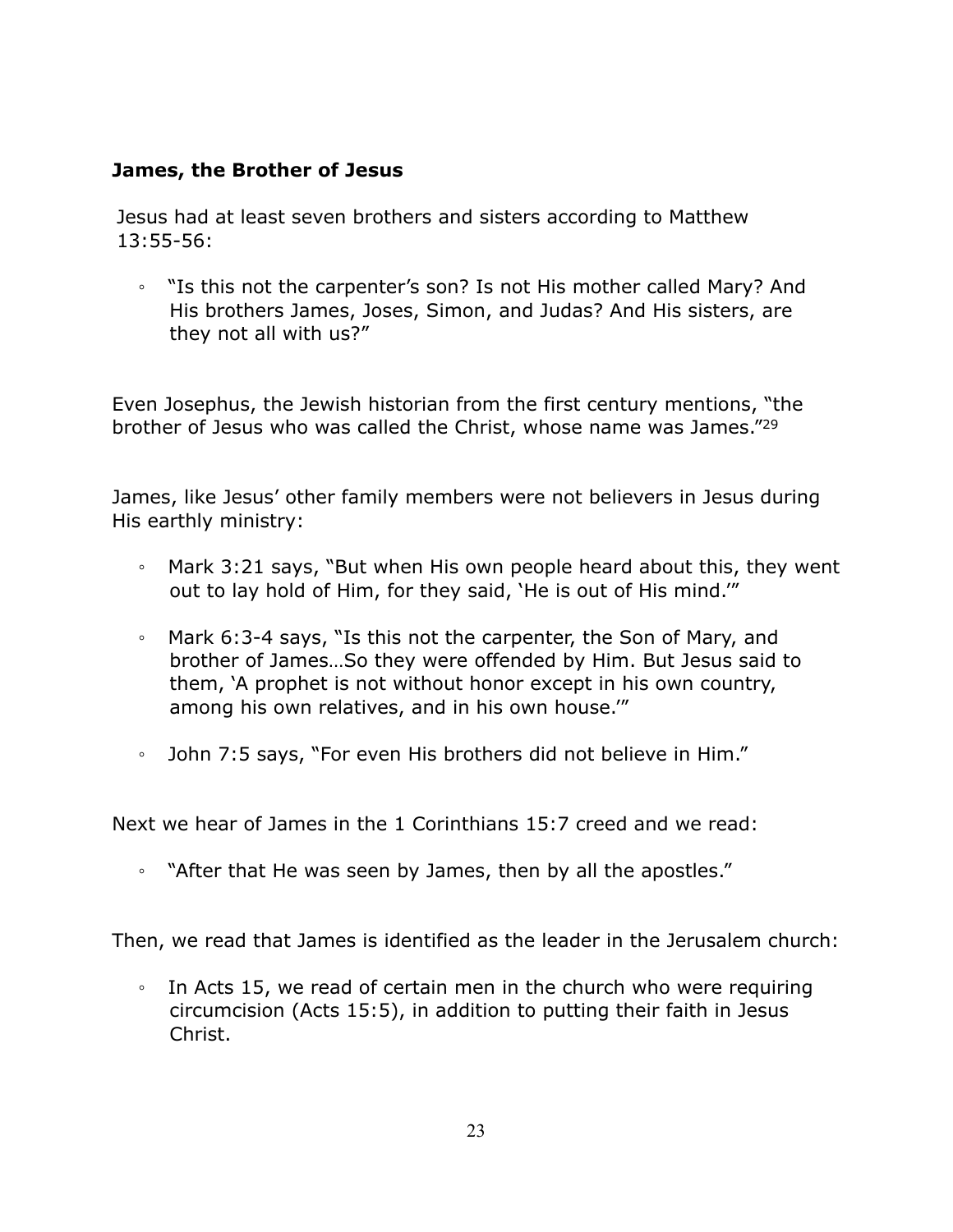Paul, Barnabas and Peter resolved the issue by speaking before the council in Jerusalem with James, apparently the leader, making the following recommendation in Acts 15:19:

"Therefore I judge that we should not trouble those from among the Gentiles who are turning to God, but that we write to them to abstain from things polluted by idols, from sexual immorality, from things strangled, and from blood."

We also have the testimony of Hegesippus (110–180 AD), a second century Christian writer of the early church:

◦ "James, the brother of the Lord, succeeded to the government of the Church in conjunction with the apostles. He has been called the Just by all from the time of our savior to the present day…"30

Although we do not have an abundance of information on James, we can conclude that while Jesus was in His earthly ministry, James was one of the brothers who thought Jesus "was out of His mind" and "did not believe Him."

After seeing the risen Lord as Paul tells us in 1 Corinthians 15:7, James then becomes the leader in the Jerusalem church.

Upon seeing Jesus after His resurrection, one can have no doubt that James was a skeptic who after seeing the risen Lord became a believer in Jesus Christ as his Messiah and Savior.

The Historian Josephus tells us that James was stoned to death for believing in Jesus.

## **Saul of Tarsus (Paul)**

Saul of Tarsus, later known as Paul the apostle, was a devout Jew and Pharisee by training and education.

Saul hated anything to do with Christianity since he believed that it was disloyal and disruptive to the traditions of the Jewish people.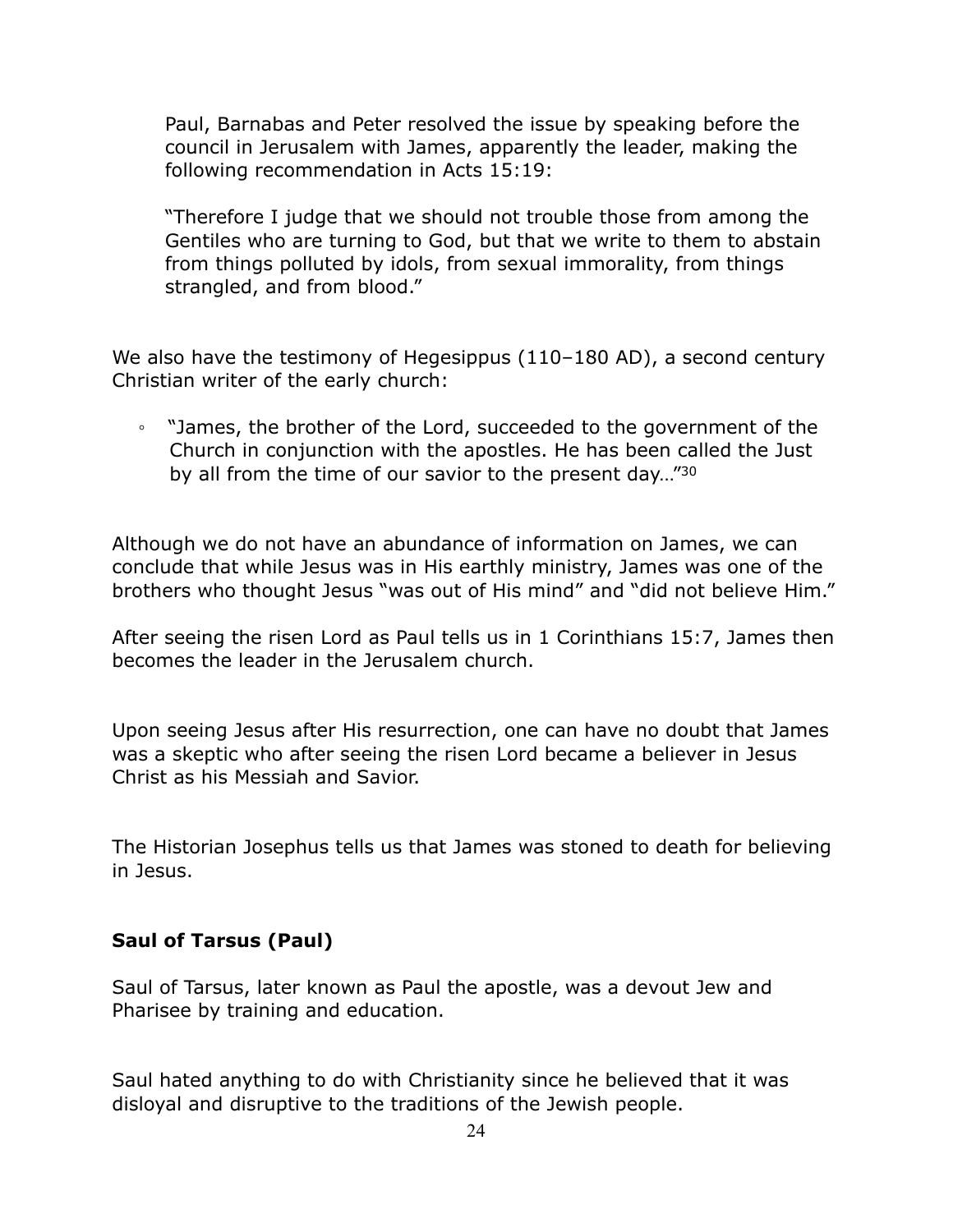Acts 9:1 tells us that "Saul, still breathing threats and murder against the disciples of the Lord, went to the high priest and asked letters from him so that…he might bring them bound to Jerusalem."

What better way to tell Saul of Tarsus' own testimony than to let him speak for himself about his Jewish heritage and persecution of the church:

- Philippians 3:6,7 Paul says he was, "circumcised the eighth day, of the stock of Israel, of the tribe of Benjamin, a Hebrew of the Hebrews; concerning the law, a Pharisee, concerning zeal, persecuting the church; concerning the righteousness which is the law, blameless."
- In Acts 22:3 Paul says, "I am indeed a Jew, born in Tarsus of Cilicia, but brought up in this city at the feet of Gamaliel, taught according to the strictness of our fathers' law, and was zealous toward God"

Saul further admits his extremism against the Lord's church:

- 1 Corinthians 15:9 says, "For I am the least of the apostles, who am not worthy to be called an apostle, because *I persecuted the church of God*." (emphasis added)
- Galatians 1:13 says, "For you have heard of my former conduct in Judaism, how *I persecuted the church of God beyond measure and tried to destroy it*." (emphasis added)
- Galatians 1:23 says, "But they were hearing only, 'He [Paul] who formally persecuted us…'"

So, how could a man, a Pharisee trained and educated, who was set and taught in the Jewish law, do a complete 180 degree turn and instead of hunting down the Lord's church, become one of the Lord's church?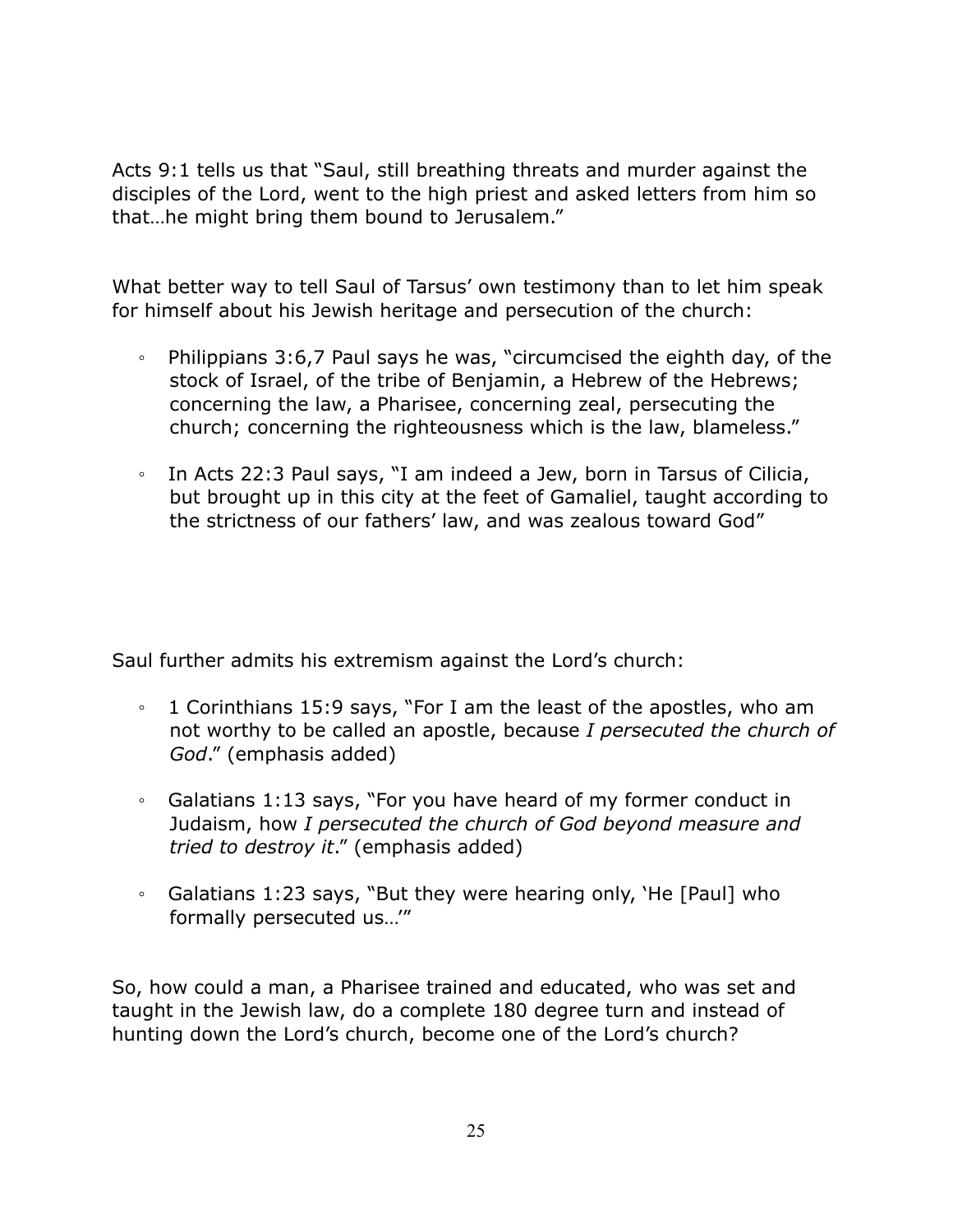Acts 9:1-19 tells of Paul's conversion on the road to Damascus and you'll notice two things that stick out:

First, Jesus spoke to Paul according to Acts 9:4:

◦ "Then he fell to the ground, and heard a voice saying to him, 'Saul, Saul, why are you persecuting Me?'"

Second, Jesus appeared to Paul according to Acts 9:17:

- "And Ananias went his way and entered the house; and laying his hands on him he said, 'Brother Saul, the Lord Jesus, *who appeared to you* on the road as you came, has sent me that you may receive your sight and be filled with the Holy Spirit.'" (emphasis added)
- Acts 22:14, 15 confirm saying, "Then he said, 'The God of our father has chosen you that you should know His will, *and see the Just One*, and hear the voice of His mouth. For you will be His witness to all men *of what you have seen* and heard.'" (emphasis added)
- Acts 26:16, confirms what Paul said earlier, Jesus says, "But rise and stand on your feet; *for I have appeared to you* for this purpose" (emphasis added)
- 1 Corinthians 9:1 says, "Am I not an apostle? Am I not free? Have I not seen Jesus Christ our Lord?"
- And remember the 1 Corinthians 15:8 creed where Paul says, "Then last of all He was seen by me also, as by one born out of due time."

Again, we have to conclude that the sight of the risen Lord had to convince Saul of Tarsus that Jesus did indeed rise from the grave on the third day as He predicted.

This is important since Jesus appeared directly to Paul and it was not just second hand testimony by somebody else. This of course means that we have primary sources (i.e. Paul's writings in the New Testament) instead of second hand sources (i.e. someone told someone who in turn told Paul they had seen the risen Lord).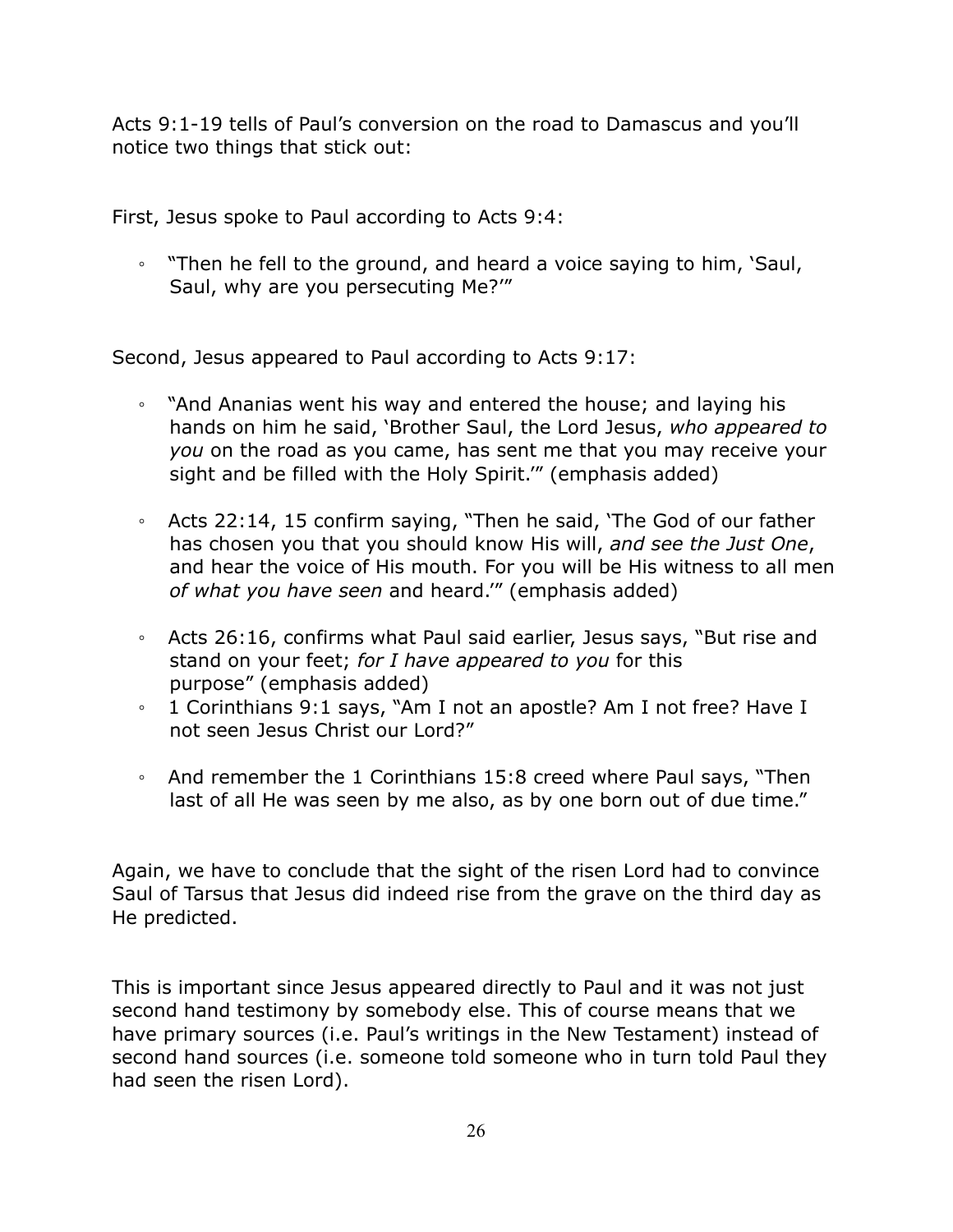In summary, because of the **Fatal Torment**, **Empty Tomb**, **Appearances of Christ**, **Transformation of the Disciples**, and the **Skeptics** 

**Conversions** evidence, we can be assured and rest in the FACT that Jesus Christ was resurrected from the dead on the third day as He promised…and God does not lie (Numbers 23:19; 1 Samuel 15:29; John 17:17).

## **Alternative Theories Rebuffed**

When we hear an alternative theory as to the resurrection of Jesus, we have to ask ourselves three questions:

- 1. Does *the alternative theory* explain the *Empty Tomb*?
- 2. Does *the alternative theory* explain the *Appearances of Jesus*?
- 3. Does *the alternative theory* explain the *Transformation of the Disciples*?

## **Swoon theory (apparent death theory)**

This is the theory that Jesus did not die but simply passed out on the cross and was revived in the dampness of the tomb.

- 1. Can the *Swoon Theory* explain the empty tomb? Yes
- 2. Can the *Swoon Theory* explain the appearances of Jesus? Yes
- 3. Can the *Swoon Theory* explain the transformation of the disciples? NO

The disciples would not have been impressed with a man who would have been so pale, weak, bleeding and sickly that they had to take care of Him and nurse Him back to health.

How could they have hailed Him as their Messiah, conqueror of the grave?

The disciples would not have let themselves be martyred for a man who was not the Messiah, let alone preach the resurrection of Jesus and the dead when they would have known that Jesus didn't die.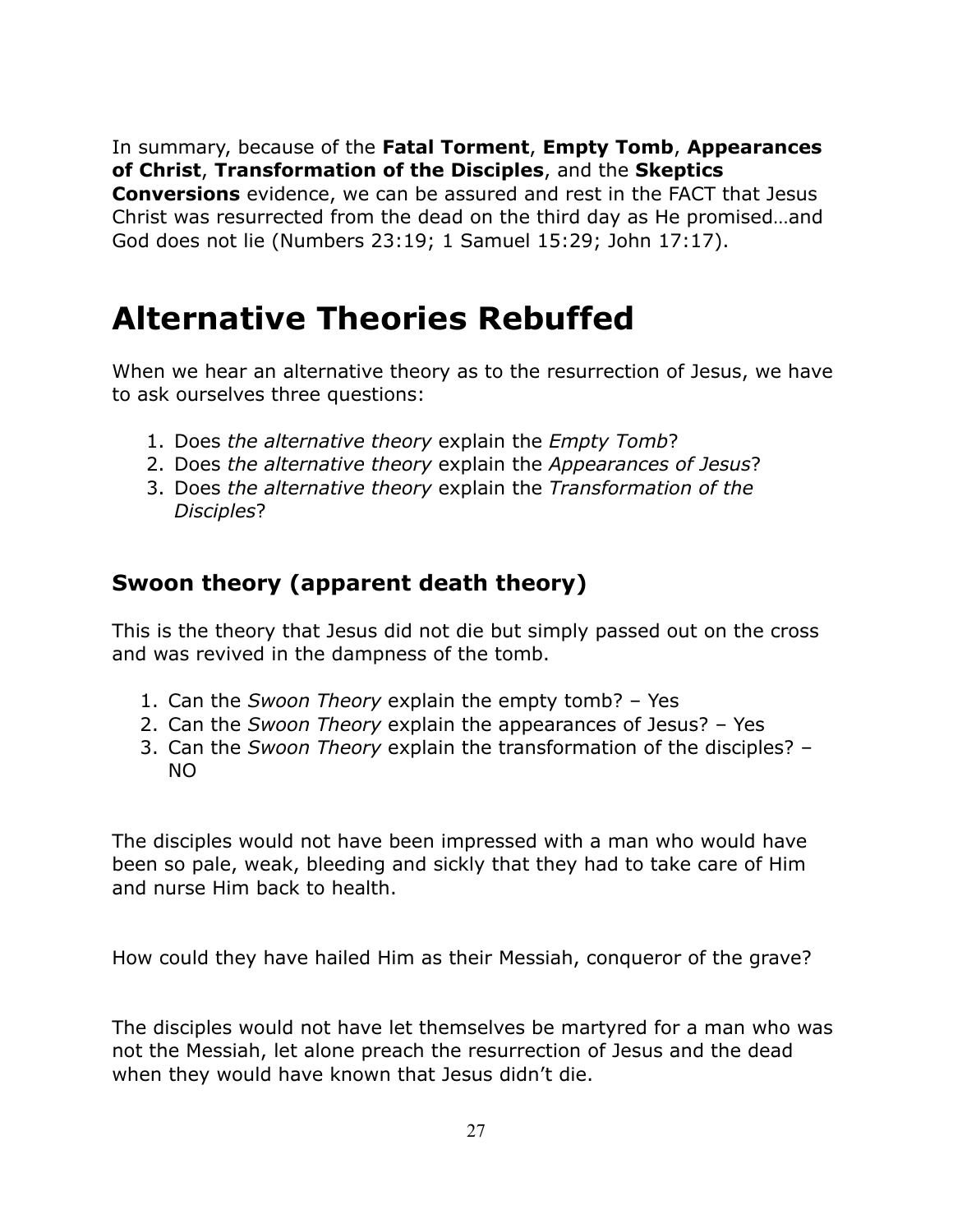## **Twin theory**

This is the theory that Jesus had a twin even though the Bible and the birth accounts mention absolutely nothing of Jesus being a twin.

- 1. Can the *Twin Theory* explain the empty tomb? NO
- 2. Can the *Twin Theory* explain the appearances of Jesus? Yes
- 3. Can the *Twin Theory* explain the transformation of the disciples? NO

If Jesus had a twin, Jesus' body would have still been in the grave and all the scribes and Pharisees would have had to do was exhume and display Jesus' body to stop any resurrection talk.

As for the transformation of the disciples, if it was a twin that took Jesus' place, why would he have scars in his hands, feet and side?

◦ Jesus asked Thomas in John 20:27, "Reach your finger here, and look at My hands; and reach your hand here, and put it into my side. Do not be unbelieving, but believing."

## **Hallucination theory**

This is the theory that the people only thought that they saw Jesus but it was actually a mass hallucination.

- 1. Can the *Hallucination Theory* explain the empty tomb? NO
- 2. Can the *Hallucination Theory* explain the appearances of Jesus? NO
- 3. Can the *Hallucination Theory* explain the transformation of the disciples? – NO

First, as with the twin theory, if the disciples and the 500 people only hallucinated that they saw Jesus, Jesus' tomb would still have been occupied and all the Jewish leaders would have had to do was to produce the body to end the spread of Christianity right then and there.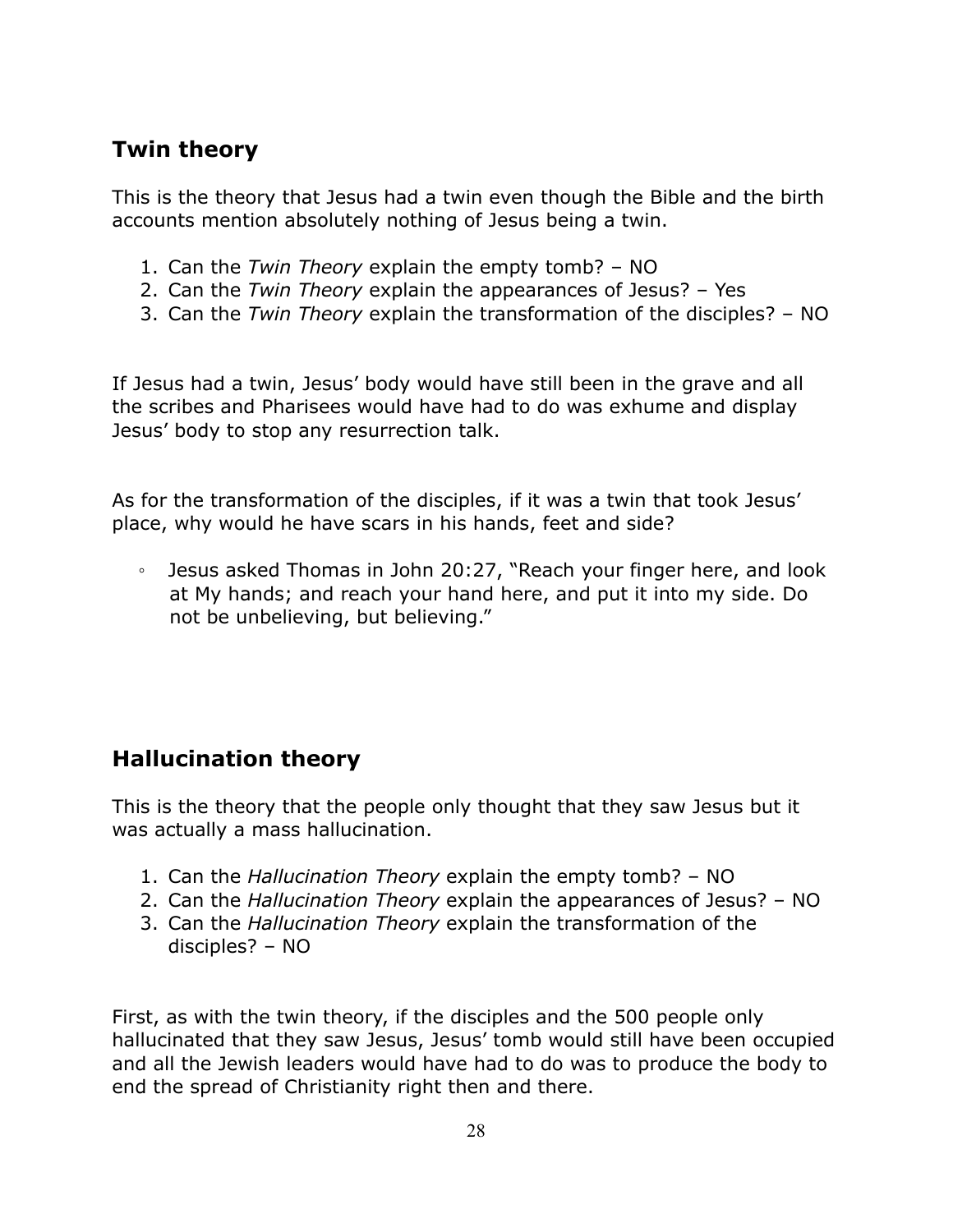Second, hallucinations are individual in nature caused by something wrong in the brain. It is subjective and personal in nature, one person yes -- over 500 at one time, impossible.

Finally, hallucinations arise from false expectations. The disciples certainly didn't *expect* to see Jesus rise from the dead and they didn't really believe that He did. They had to be persuaded that Jesus had actually risen from the dead.

◦ Luke 24:26-38 says, "Now as they said these things, Jesus Himself stood in the midst of them, and said to them, 'Peace to you.' But they were terrified and frightened, and supposed they had seen a spirit."

## **Theft theory**

In this theory, the body of Jesus was stolen by the disciples, the Jewish leaders or by somebody else. Of course they would have had to get past the Roman Soldiers to do this – highly unlikely.

- 1. Can the *Theft Theory* explain the empty tomb? Yes
- 2. Can the *Theft Theory* explain the appearances of Jesus? NO
- 3. Can the *Theft Theory* explain the transformation of the disciples? NO

#### **Did the Jewish leaders steal the body?**

We know that the Jewish leaders didn't steal the body due the fact that they bribed the guards who were on duty that night to tell people that the disciples stole the body.

- Matthew 28:12, 13 says, "When they had assembled with the elders and consulted together, they gave a large sum of money to the soldiers, saying, 'Tell them, His disciples came at night and stole Him away while we slept.'"
- All the leaders had to do was produce the body to stop the rumors that Jesus had risen from the grave.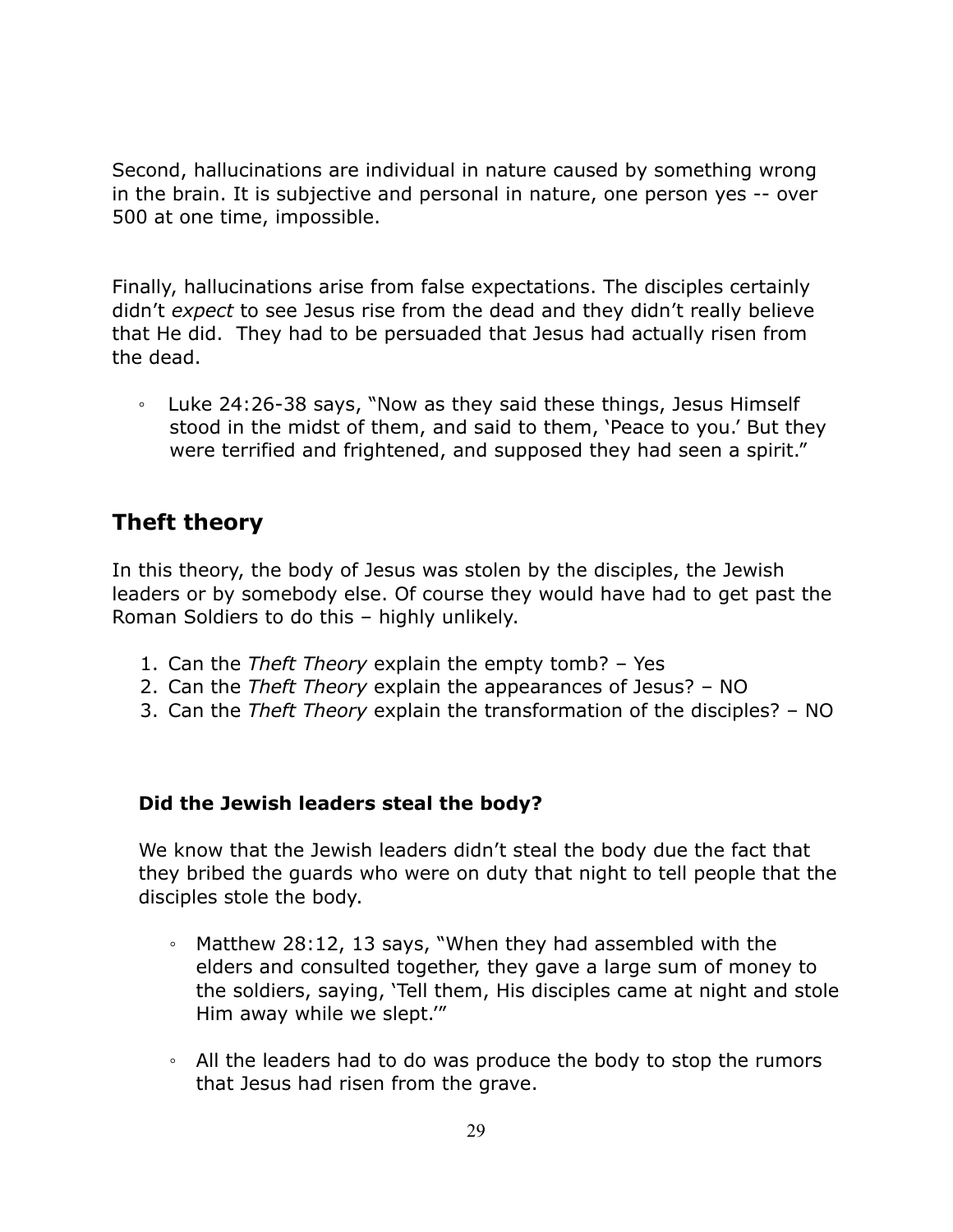◦ If the Jewish leaders stole the body, #2 and #3 are NO.

## **Did the disciples steal the body?**

We can rest assured that the disciples didn't steal the body because of course there would have not been the appearances of Jesus or the transformation of the disciples, again making #2 and #3 a NO.

Again, highly unlikely that these disciples would have been tortured, watch their loved ones die and given their lives for what they knew was a lie.

### **Did someone else steal the body?**

What if the Roman Soldiers or someone else stole the body?

We will again see our principle that in order for the theory to be valid all three questions have to be accounted for: #2 and #3 are, of course NO.

## **Wrong tomb theory**

This theory states that the women and the disciples went to the wrong tomb early in the morning and after having discovered it empty, assumed that Jesus had risen from the dead.

- 1. Can the *Wrong Tomb Theory* explain the empty tomb? Yes
- 2. Can the *Wrong Tomb Theory* explain the appearances of Jesus? NO
- 3. Can the *Wrong Tomb Theory* explain the transformation of the disciples? – NO

First, we can see, the wrong tomb theory is discredited by  $#2$  and  $#3$ .

Second, skeptics Paul and James were not convinced by the empty tomb but by the appearances of the risen Jesus.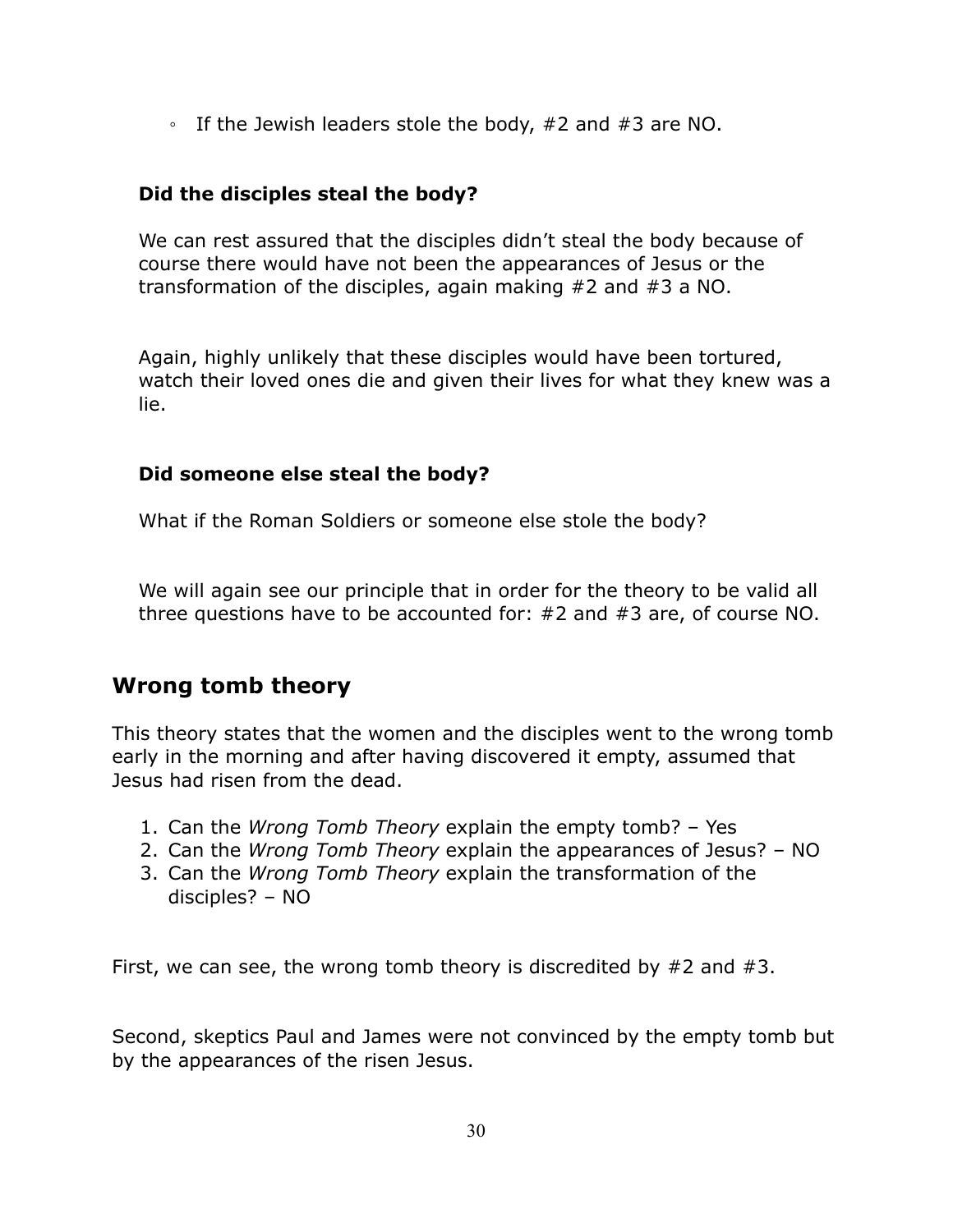And finally, once the disciples started preaching the resurrection of Jesus, Joseph of Arimathea, whose tomb Jesus was buried in, and the Jewish leadership could have easily pointed out Jesus' tomb and exhumed the body to discredit the resurrection teaching.

Paul Little says:

"Even if the women, the disciples, the Romans and the Jews all went to the wrong tomb, one thing is sure: 'Certainly Joseph of Arimathea, owner of the tomb, would have solved the problem.'"31

## **Resurrection Fact**

This theory states that Jesus rose from the dead on the third day as He predicted.

What happens when we look at the simple 3 fold criteria to see if it holds up or not?

- 1. Can the *Resurrection Theory* explain the empty tomb? Yes
- 2. Can the *Resurrection Theory* explain the appearances of Jesus? Yes
- 3. Can the *Resurrection Theory* explain the transformation of the disciples? – Yes

Therefore, we can see that the resurrection of Jesus Christ best explains the *empty tomb, the appearances of Jesus Christ, and the transformation of the disciples.*

# **Conclusion**

As Christians, we believe in the physical bodily resurrection of Jesus Christ as taught by the Bible, our *Final Court of Appeal*.

As Dr. Norman Geisler, dean and professor of theology and apologetics at Southern Evangelical Seminary states:

"If Christ did not rise in the same physical body that was placed in the tomb, then the resurrection loses its value as an evidential proof of His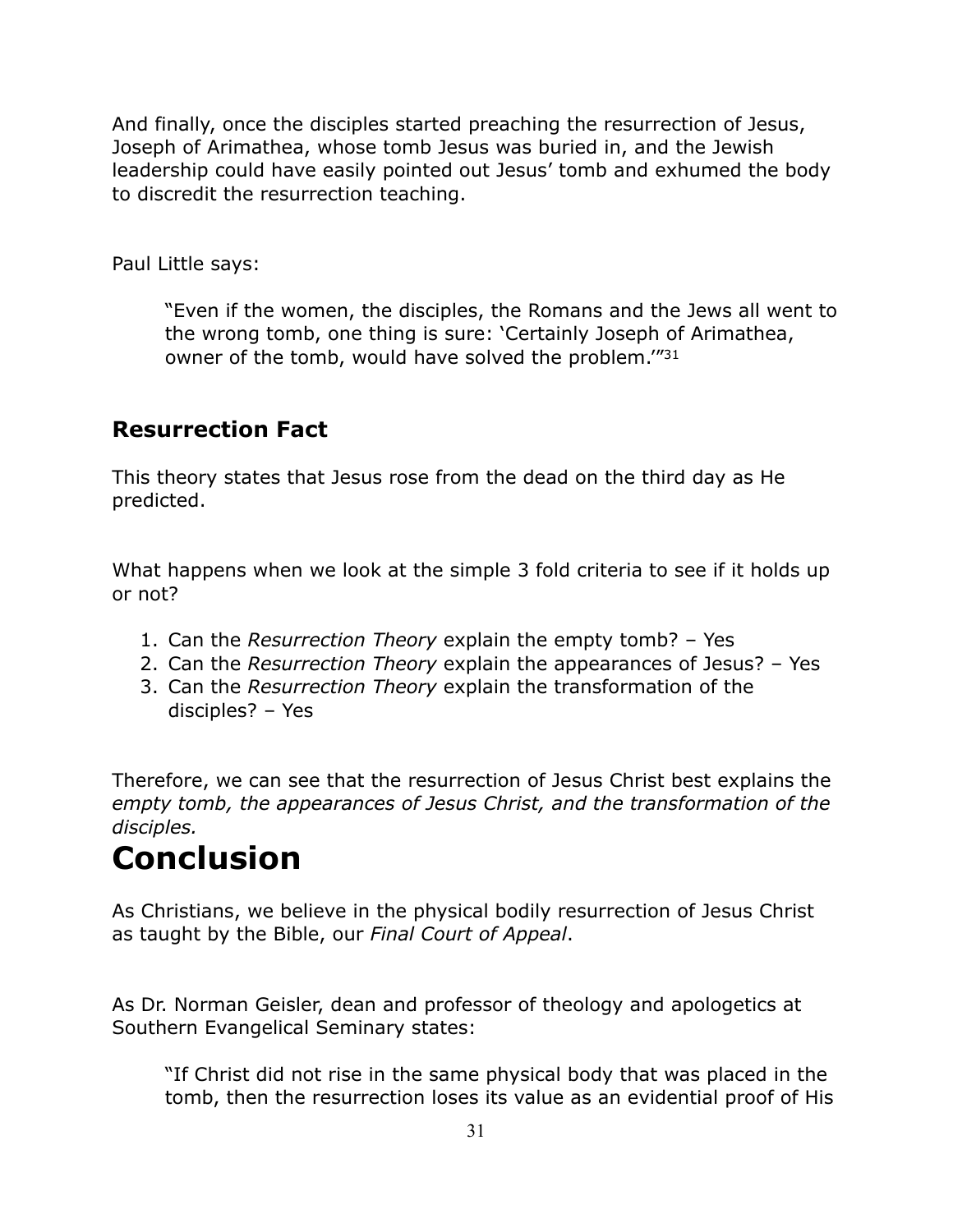claim to be God (John 8:58; 10:30). The resurrection cannot verify Jesus' claim to be God unless He was resurrected in the body which He was crucified. That body was a literal, physical body. Unless Jesus rose in a material body, there is no way to verify His resurrection. It loses its historically persuasive value." 32

This belief is paramount in the Christian faith because if Jesus did not physically rise from the dead, His crucifixion would have been the end of it, the disciples would have gone their way and Jesus' name would have been lost to antiquity as just another man who claimed to be God, but is still in the grave.

Christianity hinges on the *Evidence of the Resurrection* of Jesus Christ.

"Now if Christ is preached that He has been raised from the dead, how do some among you say that there is no resurrection of the dead? But if there is no resurrection of the dead, then Christ is not risen. And if Christ is not risen, then our preaching is empty and your faith is also empty…your faith is futile, you are still in your sins…If in this life only we have hope in Christ, we are of all men most pitiable." (1 Corinthians 15:12-14, 17, 19)

## **Christ is Risen, He is Risen Indeed!**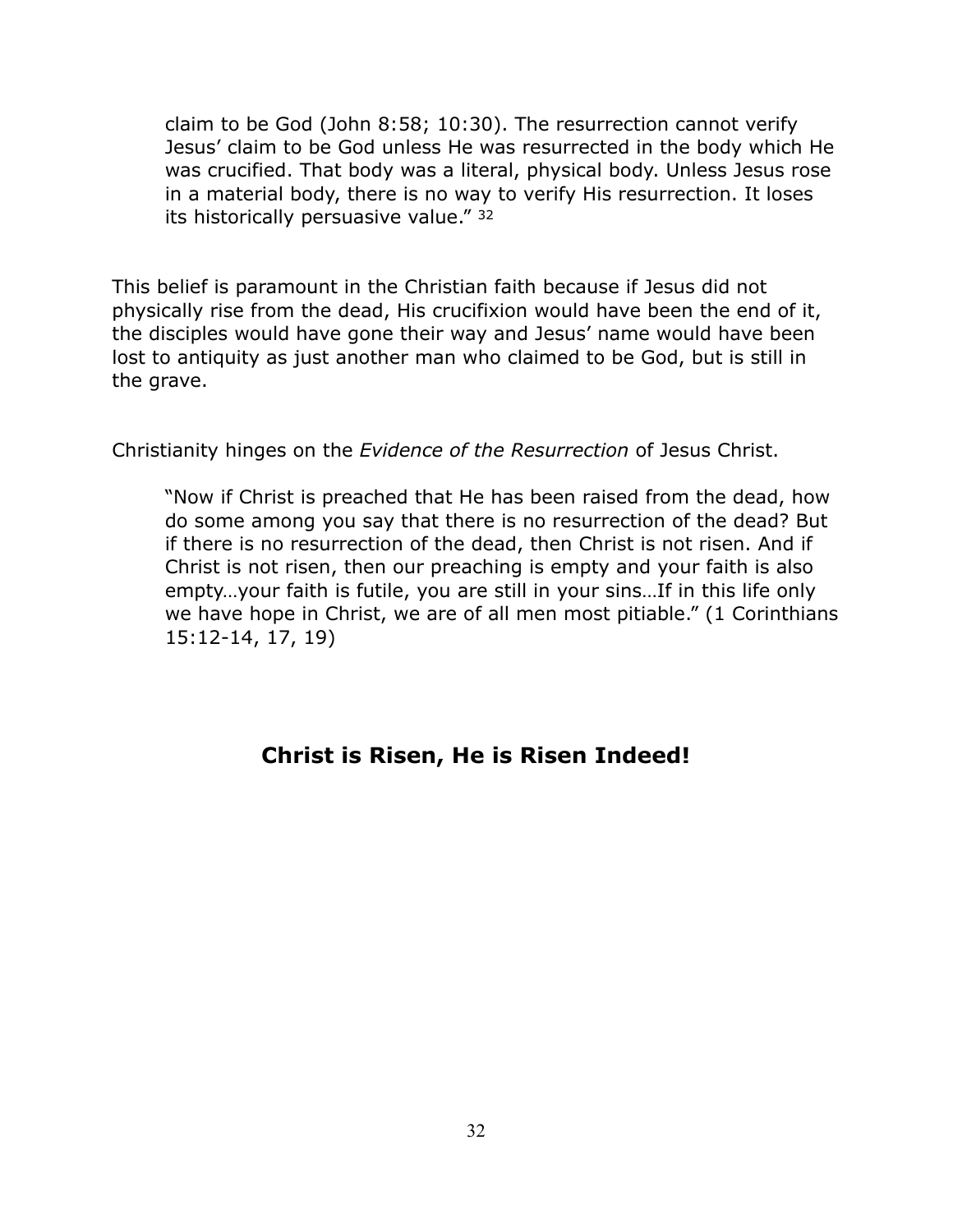#### **Resources used and recommended reading material:**

- 1. *The Case for the Resurrection of Jesus,* Gary R. Habermas and Michael R. Licona, Kregel Publications, ISBN: 0825427886
- 2. *Baker Encyclopedia of Christian Apologetics*, Norman L. Geisler, Baker Books, ISBN: 0801021510
- 3. *The Case For Christ*, Lee Strobel, Zondervan Publishing House, ISBN: 0310226465
- 4. *The Resurrection of Jesus*, Robert B. Stewart, Fortress Press, ISBN: 0800637852
- 5. *Resurrection*, Hank Hanegraaff, Word Publishing, ISBN: 0849916437
- 6. *Jesus Under Fire*, Michael J. Wilkins and J.P. Moreland, Zondervan Publishing House, ISBN: 0310211395
- 7. *Fast Facts on Defending Your Faith*, John Ankerberg and John Weldon, Harvest House Publishers, ISBN: 0736910565
- 8. *Know What You Believe,* Paul E. Little, Cook Communications Ministries, ISBN: 0781439647
- 9. *The New Evidence That Demands a Verdict*, Josh McDowell, Thomas Nelson Publishers, ISBN: 0785242198
- 10.*Evidence of the Resurrection*, Rose Publishing, ISBN: 1890947970
- 11.*Evidence for the Resurrection*, Sean and Josh McDowell, Regal Publishing, ISBN-13: 9780830747856

If you have questions or comments, please feel free to email info@calvaryCO.church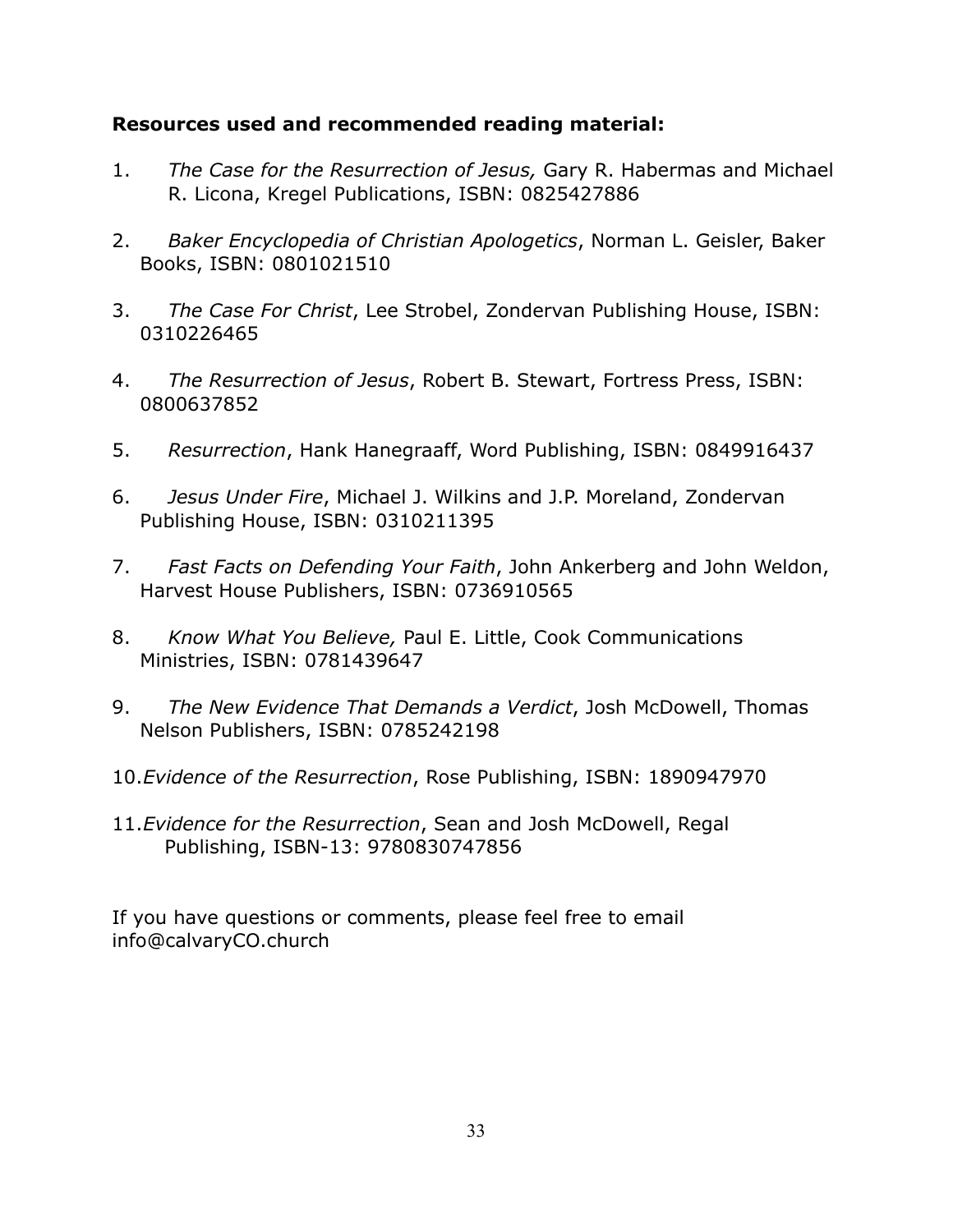#### **Notes**

- 1. Josh McDowell quoting Dr. William Lane Craig, *The New Evidence that Demands a Verdict* (Nashville, TN: Thomas Nelson Publishers, 1999), p. 204.
- 2. J. Vernon McGee, *Thru the Bible Vol. IV* (Nashville, TN: Thomas Nelson Publishers, 1983), p. 718.
- 3. Dr. John MacArthur, Jr., *New Testament Commentary Romans 9-16* (Chicago, IL: Moody Press, 1994), p.75.
- 4. Robert Morey, *The Trinity, Evidence and Issues* (Grand Rapids, MI: World Publishing, Inc. 1996), p. 288.
- 5. <http://www.thisislondon.co.uk/> News and Current Affairs Section *Scorn poured on director's 'coffin of Christ' theory* dated February 25, 2007
- 6. I did not create this acronym, other than to add the 'S', for the Resurrection of Jesus Christ but after looking at different methods of teaching the Resurrection, I've chosen Hank Hanagraaff's method which I believe accurately portrays an excellent apologetics approach. Specifically, his book *Resurrection* is the book I'm referring to.
- 7. Gary R. Habermas and Michael R. Licona, *The Case for the Resurrection of Jesus*  (Grand Rapids, MI: Kregel Publications, 2004), p. 100
- 8. John MacAuthur, *New Testament Commentary on Matthew(24:26)* (Chicago, IL: Moody Press, 1989), p. 244
- 9. Lee Strobel, *The Case For Christ* (Grand Rapids, MI: Zondervan, 1998), p. 198
- 10. Ibid.
- 11. Josh McDowell quoting Michael Green, *The New Evidence that Demands a Verdict*  (Nashville, TN: Thomas Nelson Publishers, 1999), p. 225
- 12. *Evidence for the Resurrection* (Torrence, CA: Rose Publishing, 2004) quoting Lee Strobel, *The Case for Easter* (Grand Rapids, MI: Zondervan, 1998)
- 13. John Ankerberg and John Weldon, *Knowing the Truth About the Resurrection* (Eugene, OR: Harvest House, 1996), p. 12 as cited by Josh and Sean McDowell, *Evidence for the Resurrection* (Ventura, CA: Regal Publishing, 2009), p. 168
- 14. Josh McDowell, *The New Evidence that Demands a Verdict* (Nashville, TN: Thomas Nelson Publishers, 1999), p. 238
- 15.Ralph O. Muncaster, *Examine the Evidence* (Eugene OR: Harvest House, 2004), p. 389
- 16. Josh McDowell, *The New Evidence that Demands a Verdict* (Nashville, TN: Thomas Nelson Publishers, 1999), p. 232 citing H.W. Holloman, *An Exposition of the Post Resurrection Appearances of Our Lord*, Unpublished Th.M. thesis, Dallas Theological Seminary, May 1967.
- 17. Josh McDowell, *The New Evidence that Demands a Verdict* (Nashville, TN: Thomas Nelson Publishers, 1999), p. 232 citing T.J. Thornburn, *The Resurrection Narratives and Modern Criticism* (London: Kegan, Paul, Trench, Trubner & Co., LTD., 1910).
- 18. Josh McDowell, *The New Evidence that Demands a Verdict* (Nashville, TN: Thomas Nelson Publishers, 1999), p. 234 citing Henry Alford, *The Greek Testament: With a Critically Revised Text: A Digest of Various Readings…*,Vol. I. Sixth edition. Cambridge: Deighton, Bell, and Co., 1868
- 19.Ralph O. Muncaster, *Examine the Evidence* (Eugene OR: Harvest House, 2004), p. 391
- 20. Josh McDowell, *The New Evidence that Demands a Verdict* (Nashville, TN: Thomas Nelson Publishers, 1999), p. 233 citing A.T. Robertson, *Word Pictures in the New Testament.* 5 vols. Nashville: Broadman Press, 1930. Reprint, New York: R.R. Smith, Inc., 1931
- 21.Ron Rhodes, *Reasoning from the Scriptures with Muslims* (Eugene, OR: Harvest House, 2001), p.179